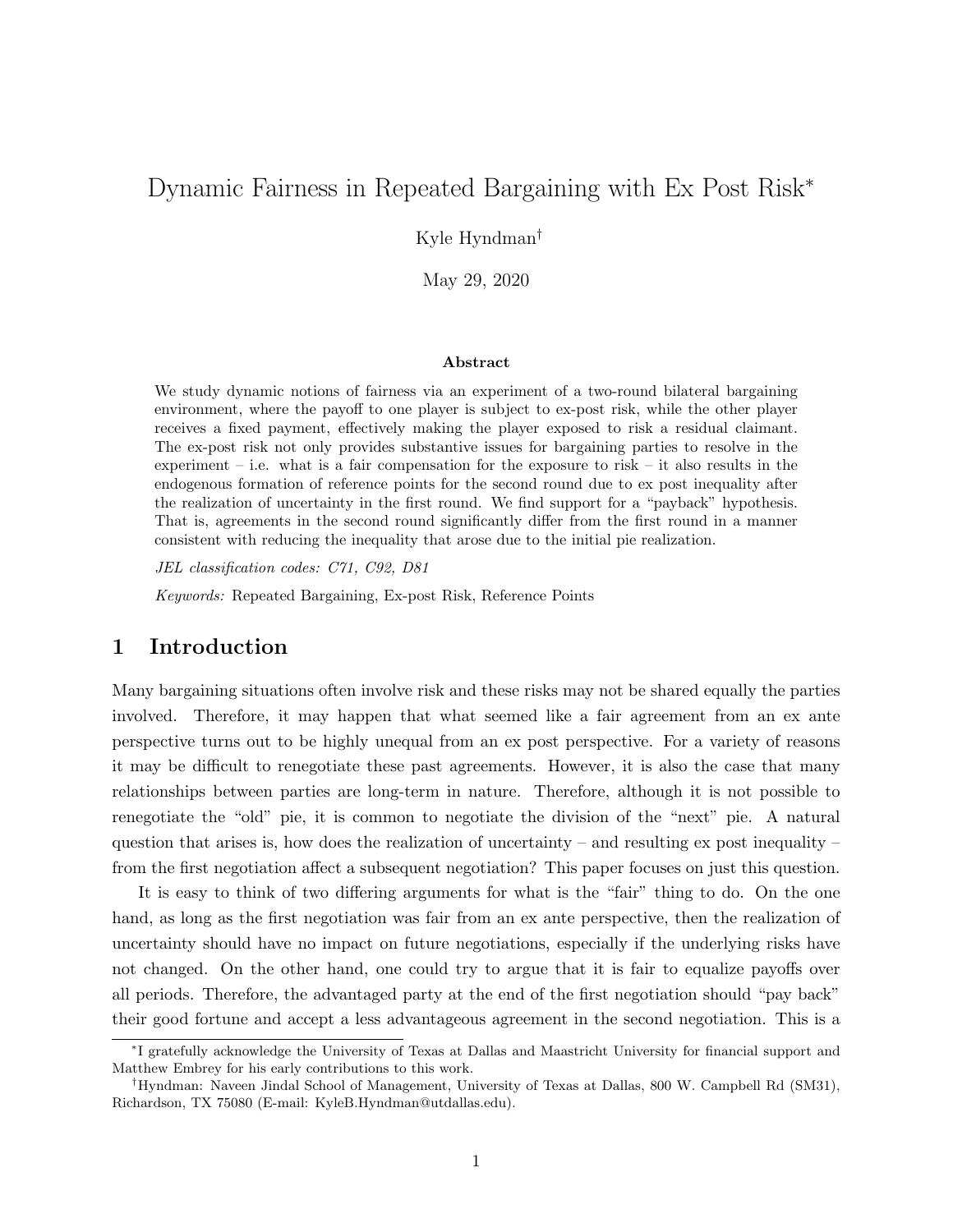dynamic notion of fairness which conditions on past realizations and seeks to compensate for the inequalities that arise. For short, we call this the payback hypothesis.

Of course, both of these fairness notions – the past is sunk, or payback – are potentially reasonable but they are certainly in conflict. Past research has shown that when there are conflicting ideas about what constitutes a fair allocation, people adopt the fairness idea that is advantageous to them (Gächter and Riedl, 2005; Karagözoğlu and Riedl, 2015; Bolton and Karagözoğlu, 2016). While we expect self-serving appeals to fairness, we believe that it is interesting to study whether or not one of the fairness notions has more salience in actual bargaining in a controlled environment.

A leading example of the type of interaction highlighted above is that between a union and firm. Typically, the union negotiates a fixed wage schedule for its members which the firm must pay to the workers for the duration of the contract. Therefore, the workers' earnings are typically not subject to risk. In contrast, the firm's profits are likely subject to risk resulting from uncertainty about demand for its product(s) or the cost of procuring other inputs such as raw materials or capital investments. At the same time, the relationship between the union and firm is not a oneshot interaction. Instead, at periodic intervals, they must negotiate a new contract that will govern their relationship going forward.

Indeed, we can use the the North American automobile industry's recent history to highlight the above tensions in real-world, high-stakes negotiations. During the financial crisis of 2008-2009, the American automakers either entered into bankruptcy (General Motors and Chrysler) or came close to it (Ford). Because of this, they were able to extract large cuts to both pay and benefits for their workers. However, in the following years, the carmakers were much more profitable than most anticipated. As several newspaper articles indicate, this has had a substantial effect on how the union contracts were renegotiated. For example, in Canada, "The auto makers' declarations offer a glimpse of their key goal in bargaining – holding down their hourly labour costs, one of the key fixed costs they can control . . . That sets the stage for difficult bargaining, because the union is intent on raising wages and recovering some benefits they surrendered during the 2008-2009 auto crisis" (Keenan, 2012). This example highlights that the firms tried to maintain the wages that were agreed to in crisis times as a kind of "new normal", while the union sought payback given the companies' subsequently improved fortunes.

A similar story played out more recently in the United States between the carmakers and the union. In even more stark terms, speaking about the decision to reject the initial agreement reached between the United Auto Workers (U.A.W.) union and Fiat-Chrysler, one worker said, "I feel like the company has been extremely profitable, and because we made concessions when things were tight, we deserve fairness when things are good" (Chapman,  $2015a$ ).<sup>1</sup> Beyond this, there is also a sense that payback should be larger, the better that the advantaged party did in the initial interaction. In an article comparing the differences between General Motors' and Fiat-Chrysler's respective contract negotiations with the U.A.W.,

 $1<sup>1</sup>$ Another example comes from the subsequent negotiations with General Motors: "G.M. is more profitable than it's ever been . . .We've been killing ourselves on the floor, while G.M.'s raking in billions. We need something better" (Chapman, 2015b).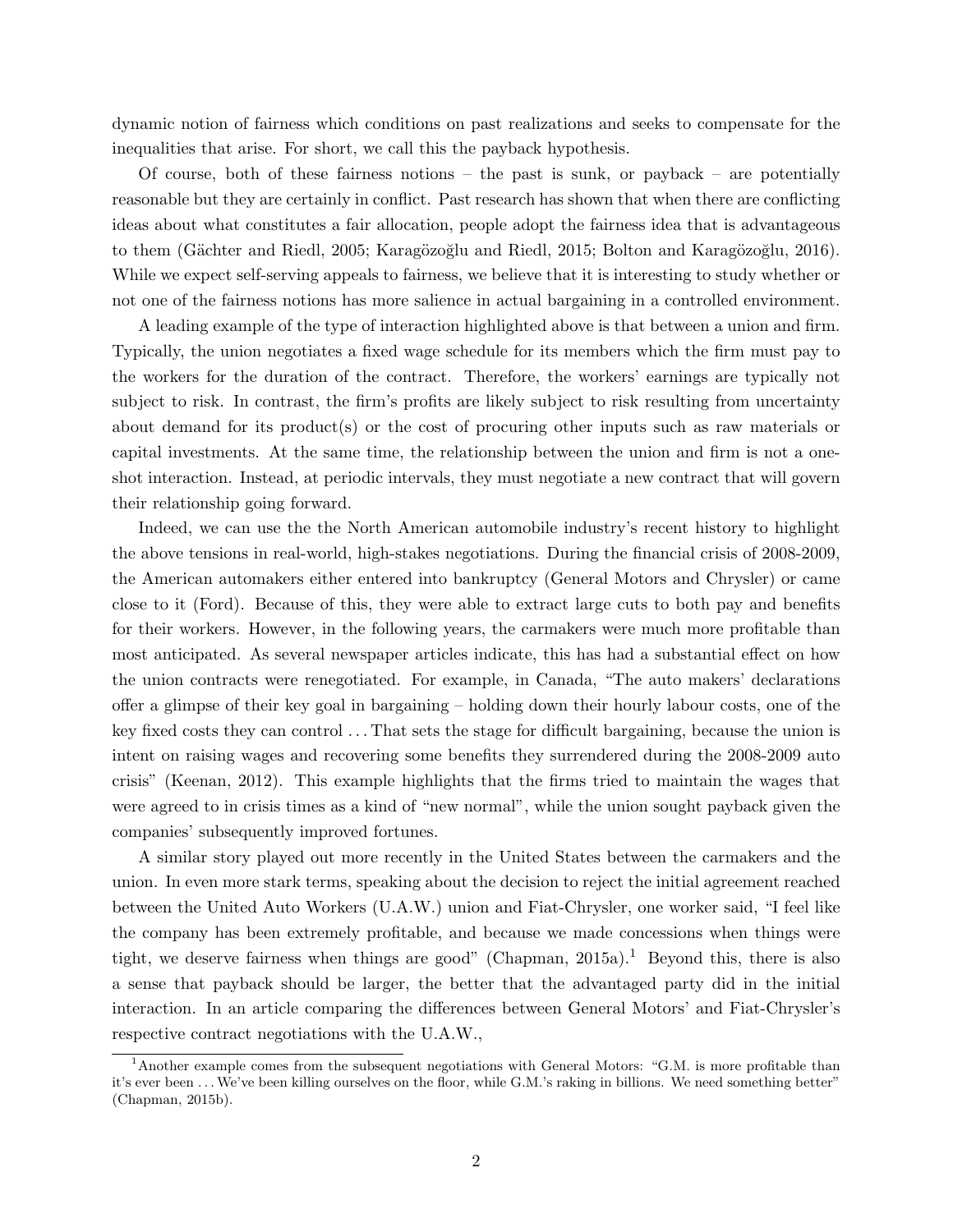[General Motors] also reported this week that it had made a pretax profit of \$8.3 billion in North America in the first nine months of the year.

That solid footing could prove to be G.M.'s biggest bargaining challenge, experts said.

'This is a company that just posted a very strong profitability,' Ms. Dziczek said. 'The company's just not in as precarious a position.' She added that could lead workers to expect G.M.'s contract to exceed Fiat Chrysler's (Chapman, 2015b).

In order to gain insights into how asymmetric risk exposure and repeated interactions influence bargaining, we run a controlled human-subjects experiment. In the experiment, two players are paired together — one of whose payoffs is subject to ex post risk, while the other is not. In each of two bargaining rounds, the pair must negotiate a fixed payment to be paid to the player whose payoff is not risky (the fixed-payoff player or FP player for short). At the end of the first period, the uncertainty over the size of the pie is resolved and players learn the payoffs of both players. With this information, they must then negotiate for a second time a fixed payoff to the FP player. In the second negotiation we impose more structure on bargaining in order to get cleaner data on their bargaining positions. Specifically, players first, and simultaneously, make claims. If those claims are compatible, then an agreement is reached immediately. If they are not compatible, then the negotiation proceeds to a concession stage. Specifically, at any moment, a player can either hold out or concede, thereby accepting the other player's claim. Because of this initial claims are highly payoff relevant and should represent a subject's view of a credible bargaining position.

We document the following results. First, both the residual claimant and the FP player believe that payback is the fair way to divide the second round surplus. However, our second result is that subjects stake out second round bargaining positions in a self-serving manner. For example, when the first round pie was low – meaning that inequality favors the FP player – FP players demand the same payment as they agreed to in the first round, while the residual claimants propose significantly less. Moreover, when the situation is reversed and the first round pie realization was high – favoring the residual claimant – now FP players demand significantly more than their agreed first round payoff, while residual claimants offer approximately the same as was agreed to in the first round. Thus players stake out status quo bargaining positions when they were advantaged in the first round and demand payback when they were disadvantaged in the first round.

Our third result is that agreements are generally supportive of our payback hypothesis. In particular, 65.7% of agreements in the second round are consistent with payback, while 11.9% have the same division in both rounds and (i.e., status quo) and another 22.4% of agreements inconsistent with either payback or the status quo. While payback is, directionally, the most common outcome, in terms of magnitude, it does not come close to equalizing the payoffs of the two players over the two rounds they interact. Given the agreement in the second round, in expectation, the player that was advantaged at the end of the first round is expected to maintain that advantage.

One other interesting result that we document is that there is a strongly negative relationship between the round two claim of the fixed payoff players and their level of risk aversion, which is consistent with risk aversion being disadvantageous in bargaining. However, we also document that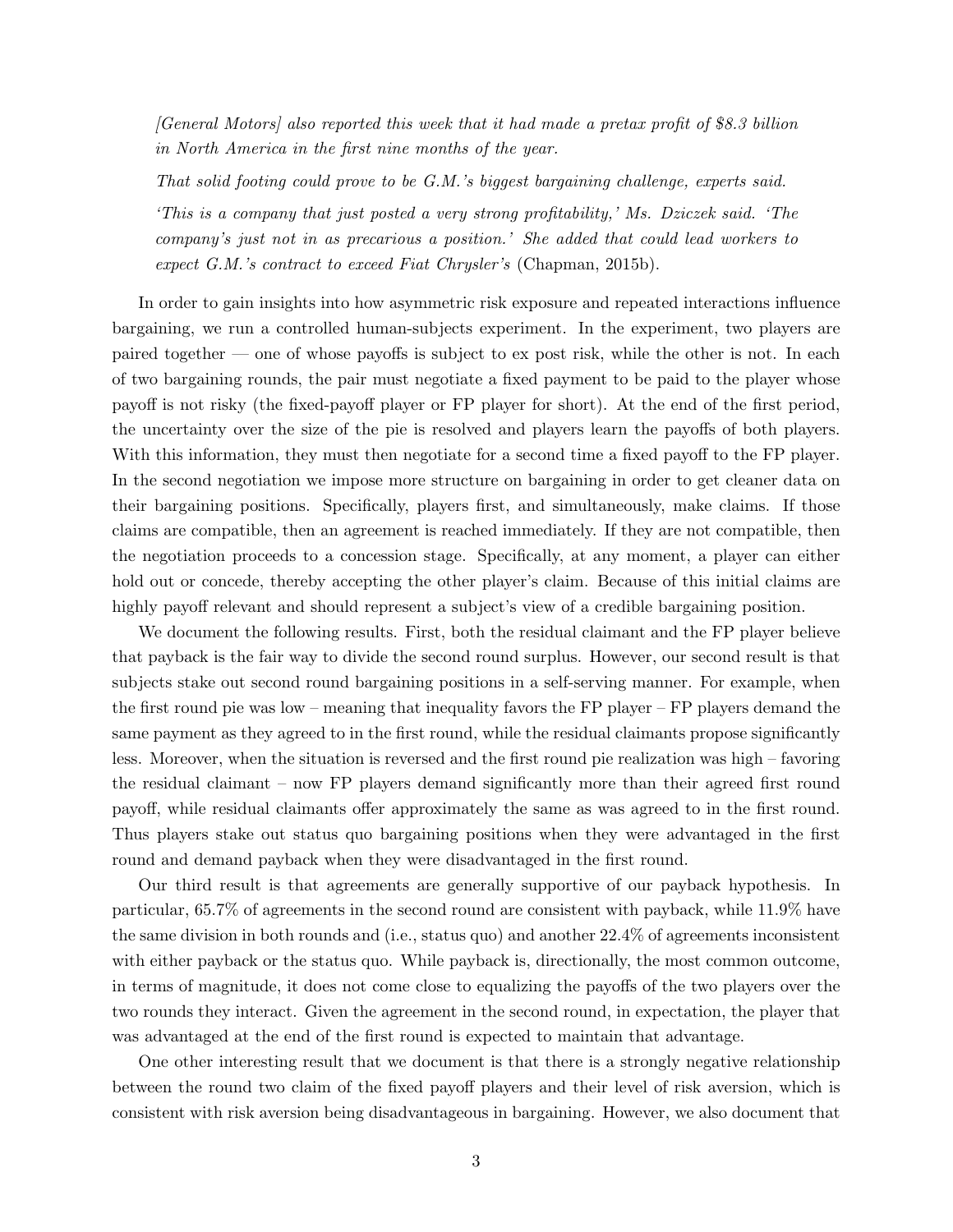such risk averse players are less likely to concede. That is, they make a relatively weak offer but then "stick to their guns". Despite this, the overall result is that the total payoff to the fixed payoff player over the two bargaining rounds is significantly negatively related to her level of risk aversion. Finally, our results provide evidence for bargaining skill. Specifically, the greater the payoff to the fixed payoff player in the first round of bargaining, the more aggressively she bargains in the second round, and the more she secures.

The next section contains an overview of the literature, including some interesting work by Andreoni et al. (Forthcoming) and Trautmann and van de Kuilen (2016) on dynamic notions of fairness. In Section 3 we provide our experimental design and formally state our payback hypothesis. Section 4 provides results from the first bargaining round, while Section 5 gives results for the second bargaining round. Finally Section 6 provides some concluding remarks.

### 2 Related Literature

Our paper touches on two main streams of literature. The first is bargaining with ex post, and asymmetric exposure to, risk. From a theoretical perspective, White (2008) theoretically studies this problem in a one-shot bargaining environment. She provides relatively mild conditions under which the expected receipts of the party exposed to risk increase with a small increase in risk. Even more interestingly, she also provides conditions under which the residual claimant would actually prefer to bargain over a risky pie, rather than a riskless pie. The condition is essentially decreasing absolute risk aversion. Because of this, the marginal utility of the residual claimant is convex. Therefore, when a small risk is introduced, the expected marginal utility of an additional dollar is higher than the marginal utility of the expected value. In a bargaining environment, this effectively makes the residual claimant more patient, which increases her bargaining power and leads to higher welfare for the residual claimant.

Embrey et al. (2020) experimentally studied the role of asymmetric exposure to risk in a oneshot setting, testing the theory of White (2008). Their experiments verified that the payment to the fixed payoff player decreases (i.e., the expected receipts of the residual claimant increase) as the riskiness of the distribution increases. They also showed that in notable instances, some residual claimants did better in an expected utility sense when bargaining over a risky pie than when bargaining over a riskless pie. However, in contrast to the prediction, the residual claimants who benefited were the relatively less risk averse. Rather than the mechanism proposed by White (2008), they argue that the asymmetric exposure to risk creates a wedge between the fairness ideas of the two players, and that a model of fairness-driven bargaining explains the data better. The issue of asymmetric exposure to risk has also been studied experimentally in more specific settings. Hyndman (2020) studied how risk affects the problem of partnership dissolution. The key differences between that paper and ours are (i) they consider a one-shot environment, and (ii) the negotiation must endogenously decide which party will be subject to ex post risk, as well as the price that the buyer pays to the seller. However, like Embrey et al. (2020), this paper shows that risk-holders are generally compensated for risk and, in fact, a majority of subjects appear to prefer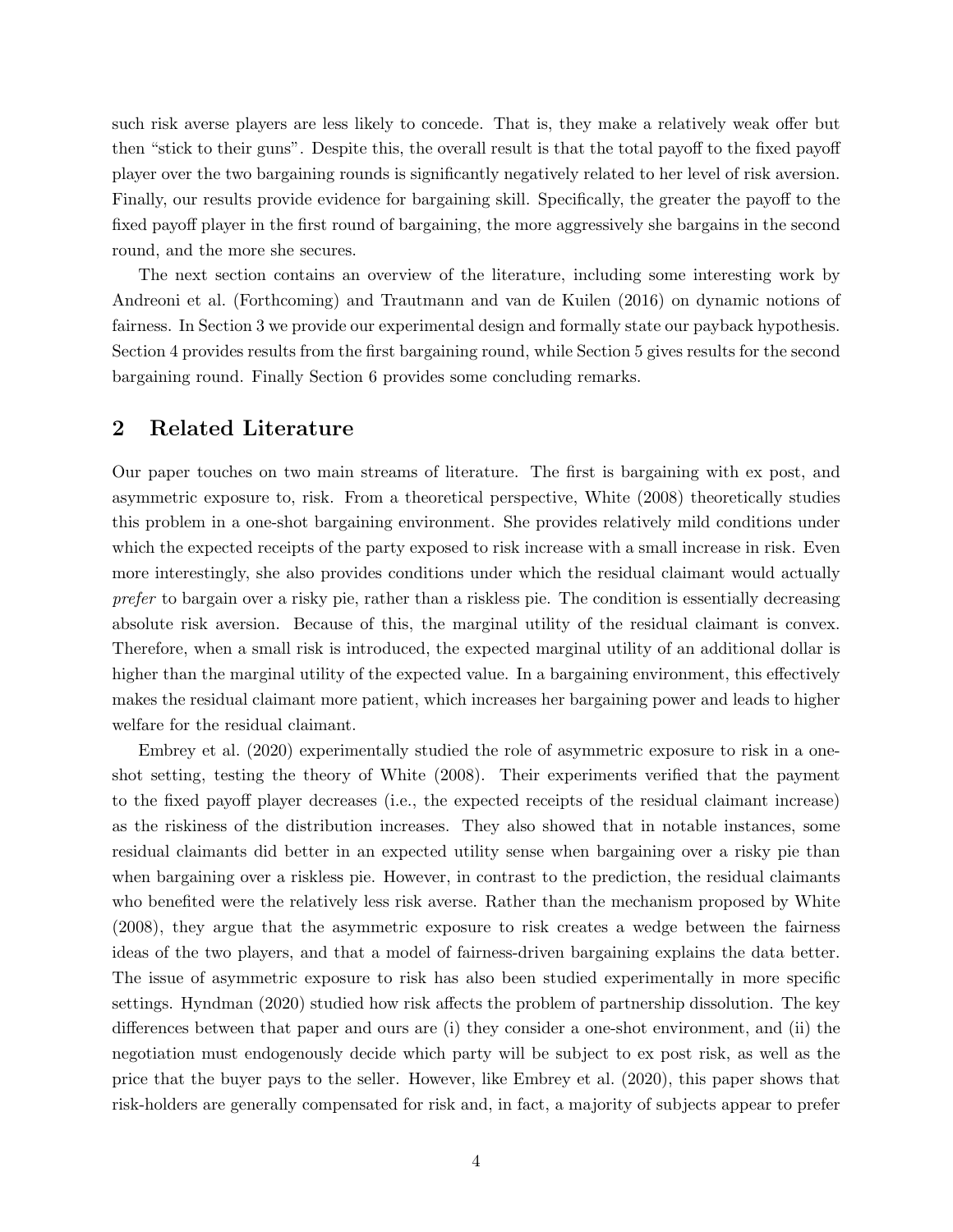to be the risk holders. In another application, Davis and Hyndman (2019) studied how asymmetric exposure to risk – which arises naturally under certain common contracting mechanisms – affects bargaining in supply chains. In contrast to the other papers, Davis and Hyndman (2019) show that risk-holders earn significantly less. This is because, in their paper, both the size and division of the pie are determined in the negotiation and the subjects appear to focus on a salient anchor which seems fair but does not adequately compensate the risk-holders for the risk they are exposed to.

The second literature that this paper touches on is that of fairness, with early formalizations by Fehr and Schmidt (1999) and Bolton and Ockenfels (2000). Specifically, we know that players will routinely reject offers which would lead to highly unequal payoffs (Camerer, 2003, Ch. 2). In more recent work, numerous studies have shown that the fairness ideas that subjects hold have a significant impact on bargaining (see e.g., Gächter and Riedl, 2005; Karagözoğlu and Riedl, 2015; Bolton and Karagözoğlu, 2016). Less is known about how risk impacts fairness, including the extent to which people evaluate fairness from an ex ante or ex post perspective (Saito, 2013). Indeed, one of the key results of Embrey et al. (2020) is to demonstrate that when there is asymmetric exposure to risk, the players have conflicting beliefs over what constitutes a fair division, depending on whether or not they are exposed to risk.

Two interesting papers, Andreoni et al. (Forthcoming) and Trautmann and van de Kuilen (2016), both touch on the dynamics of fairness. In the former paper, the key elements of the experiment are: (i) subjects are outside third parties; (ii) there is a \$10 prize to be awarded via lottery to one of two poor families; (iii) a computer has pre-allocated some lottery tickets to one or both of the families; and (iv) subjects observe this pre-allocation and must allocate the remaining lottery tickets to the families. In one treatment, the twist is that after (iv), the subject is told whether the winning lottery ticket is one of the tickets that she allocated or one of the tickets that the computer allocated. She is then given the option to redistribute the potentially winning lottery tickets amongst the two families. A common result is that in (iv) subjects distribute lottery tickets so that each family has the same chance of winning. However, once subjects learn which class of tickets (the computer's or her's) are potentially winning, the subject redistributes the tickets to again equalize the chance of winning.

In Trautmann and van de Kuilen (2016), pairs of subjects interact. There are two states of the world. In one state, an advantageous allocation to player 1 will be implemented if both players agree; in the other state, an advantageous allocation to player 2 will be implemented if both players agree. If players do not agree, then an inefficient but equal allocation will be implemented. The authors consider variations where players decide either before or after the state of the world is revealed. However, when deciding before, the state is revealed, they make separate acceptance decisions conditional on the state. Like Andreoni et al. (Forthcoming), they document a dynamic inconsistency in which, ex ante, players are willing to accept a disadvantageous outcome, but then, when given the chance to revise the decision, reject it ex post.

In some ways, ours is a temporally separated version of these papers. In the first bargaining round, subjects try to negotiate a division that is, ex ante, fair. However, rather than renegotiating the agreement after the resolution of uncertainty (which is effectively what happens in the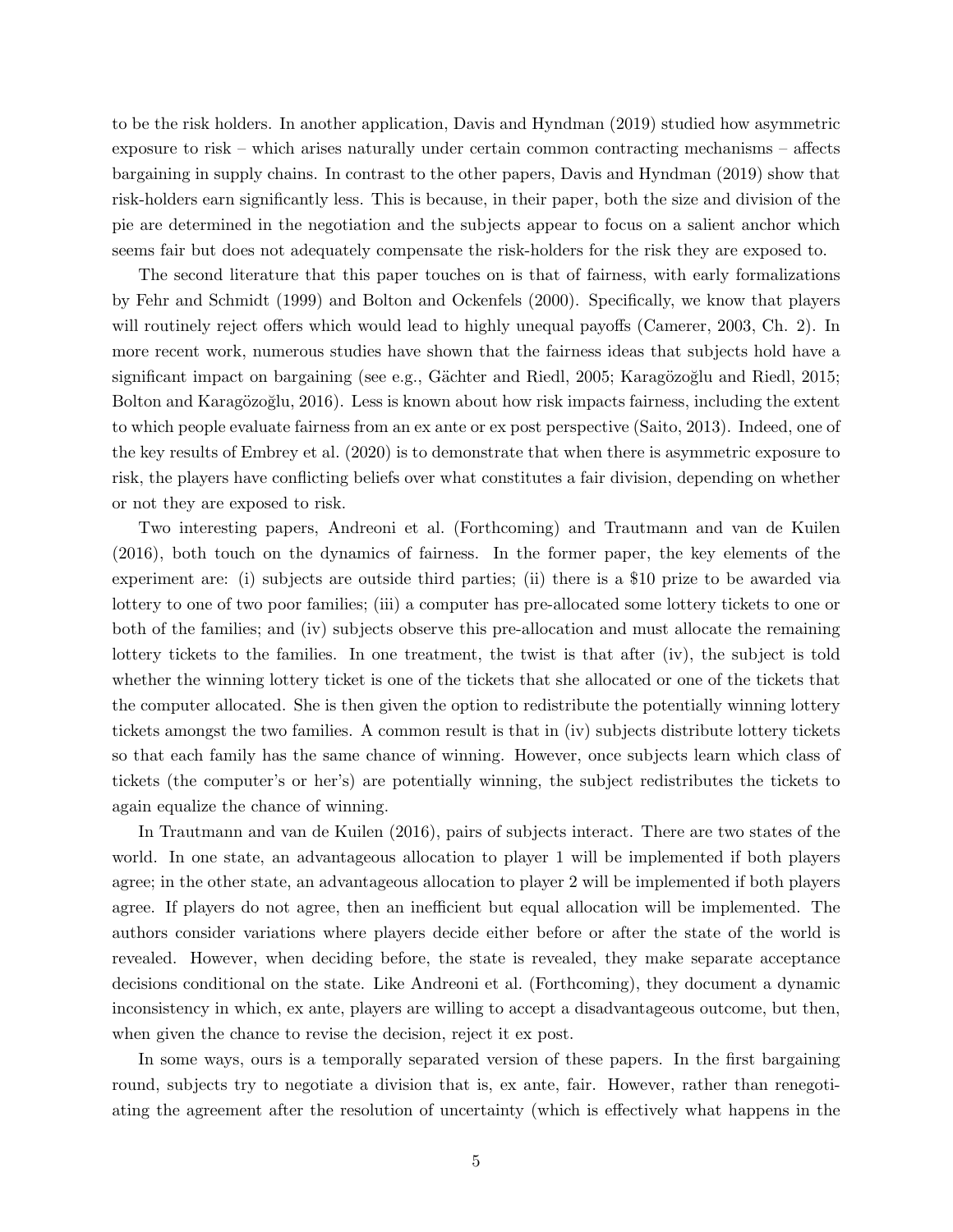aforementioned papers), subjects have the opportunity to negotiate a different division of a second pie. Thus, we are able to see dynamic notions of fairness play out in real time and also how these fairness ideas play out in a relevant bargaining framework.

## 3 Experimental Design

Our experiment took place in the BEElab at Maastricht University in June 2015. In total, 6 independent sessions were conducted, each with 10 subjects. At the beginning of each session, subjects were assigned the role of either the residual claimant (RC) or the fixed payoff (FP) player, and subjects kept their role for the duration of the experiment. In each period of the experiment – of which there were 5 in total – a residual claimant and a fixed payoff player were matched together into a pairing. These players would then interact with each other for two rounds. In each round, the players had to negotiate an amount to be paid to the FP player from a pie whose true value was unknown at the time of bargaining, but was known to be either ECU14 or ECU26 with equal probability. If an agreement was successfully reached in a round, then the FP player would get the agreed upon payment, while the RC would receive the realized value of the pie minus the payment to the FP player. If an agreement was not reached in a round, then both players would receive 0 for that round. Note that the size of the pie in each round was independent across rounds and the total earnings – in ECU – in a period was the sum of earnings over the two rounds.

The protocol for bargaining was different for the two rounds. In the first round, we used an unstructured bargaining environment, which we felt would be most conducive to the players reaching an agreement, thus generating a distribution of payoffs that would most likely display inequality in earnings between the two players. In the second round, because we are interested in identifying bargaining positions, and how bargaining positions depend upon the distribution of payoffs at the end of round 1, we decided to employ a structured bargaining protocol.

Specifically, in the first bargaining round, each pair of subjects had 4 minutes to try to reach an agreement. They could send and receive offers in a completely unstructured manner. Bargaining would end when one of the players accepted the other's current proposal or with the elapse of 4 minutes. If and agreement was reached, then the the agreement would be implemented and the value of the pie would be realized; if time expired without an agreement, both players would receive zero for the round. At the end of the round, subjects would learn about their payoff as well as the realized value of the pie. Note that, whether or not a pair reached an agreement in the first bargaining round, they would still proceed to the second bargaining round.

The structured bargaining environment for the second bargaining round within a period was similar to Embrey et al. (2015). Specifically, subjects would first simultaneously make a proposal – which was framed as a payment for the FP player. If these claims were compatible, in the sense that the proposed amount by the RC player was greater or equal to the proposed amount by the FP player, then bargaining would end immediately and the FP player would receive the average of the claims. However, if the claims were incompatible, the round would continue to a concession stage. Specifically, time would start counting and at every instant, a player could choose to accept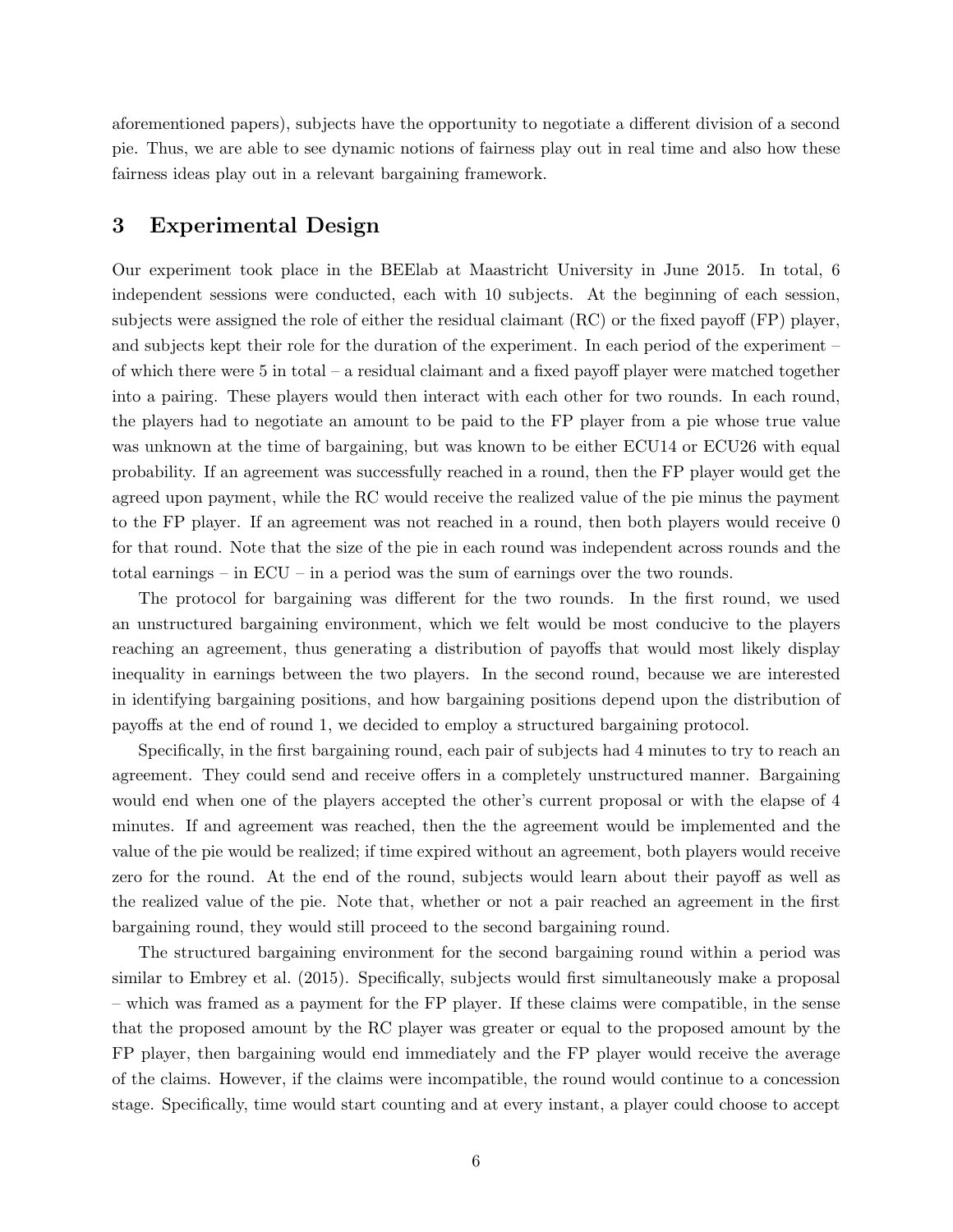their partner's proposal, which would end the round, or to wait.

In order to induce a cost of delay, subjects were told that each second that elapsed, the round would terminate with a chance of 0.55%, which corresponds to an expected duration of three minutes.<sup>2</sup> From a design perspective, one issue is that this creates a censoring problem. For example, if bargaining terminates after 200 seconds, then all we know is that players were willing to wait *at least* 200 seconds. In order to alleviate this, we implemented a blocking design. Specifically, the experimental software would only check every 60 seconds to see if bargaining expired. Therefore, in the above example, the concession stage would continue until the earlier of 240 seconds or a player concedes to his/her opponent. Of course, if a player conceded after 200 seconds but before 240 seconds, then the players would be told that bargaining had expired and would receive no payment, but now we, as experimenters, know the true concession time of the player who conceded. This blocking design has been used in indefinitely repeated games with random termination to mitigate a similar censoring issue (see, e.g., Wilson and Wu, 2017; Fréchette and Yüksel, 2013).

At the beginning of each new period, subjects would be matched with another subject in the opposite role with whom they have never previously interacted. As noted, each session consisted of 10 subjects – five FP and five RC players – and the experiment consisted of five periods. Therefore, every FP player was paired with every other RC player in the experiment exactly once. At the end of the five periods, subjects completed an incentivized risk elicitation task where we employed multiple price lists to elicit certainty equivalents for six binary lotteries. Following the risk elicitation task, subjects completed a non-incentivized fairness elicitation. Specifically, following Babcock et al. (1995), subjects were asked: "For each of the following situations, what would be, in your opinion, a "fair" amount to give to the [fixed-payoff player] from the vantage point of a non-involved neutral arbitrator?" Subjects were then asked for their fairness amount for the round 1 bargaining and also for round 2 bargaining, conditional on each of the two possible pie realizations from round 1.

Subjects' final earnings were determined as follows: one bargaining period was randomly selected for payment. The exchange rate was  $ECU2 = \epsilon$ 1. For the risk elicitation task, there was a 50% chance that subjects would receive a fixed payment of  $\epsilon_4$  and a 50% chance that one decision for one of the lotteries would be implemented for payment. Earnings for parts 1 and 2 would then be summed and an additional  $\epsilon$ 2 show-up fee was given. On average, subjects earned  $\epsilon$ 17.80 (min.  $\epsilon$ 6.95, max.  $\epsilon$ 33.90). The experimental software was programmed in zTree (Fischbacher, 2007) and subjects were recruited using the online recruitment software ORSEE (Greiner, 2015).

As we have discussed above, the main hypotheses that we seek to test are:

Hypothesis 1 (Self-serving Claims) Round 2 bargaining positions (i.e., initial claims) will be self-serving. Specifically, the player with the higher payoff at the end of the first round will choose an initial claim close to the status quo, while the player with the lower payoff at the end of the first round will choose an initial claim that demands payback.

<sup>2</sup> In contrast, Embrey et al. (2015) induced time pressure via a shrinking pie. We wanted to avoid this, because a shrinking pie would also mean changing risk exposure.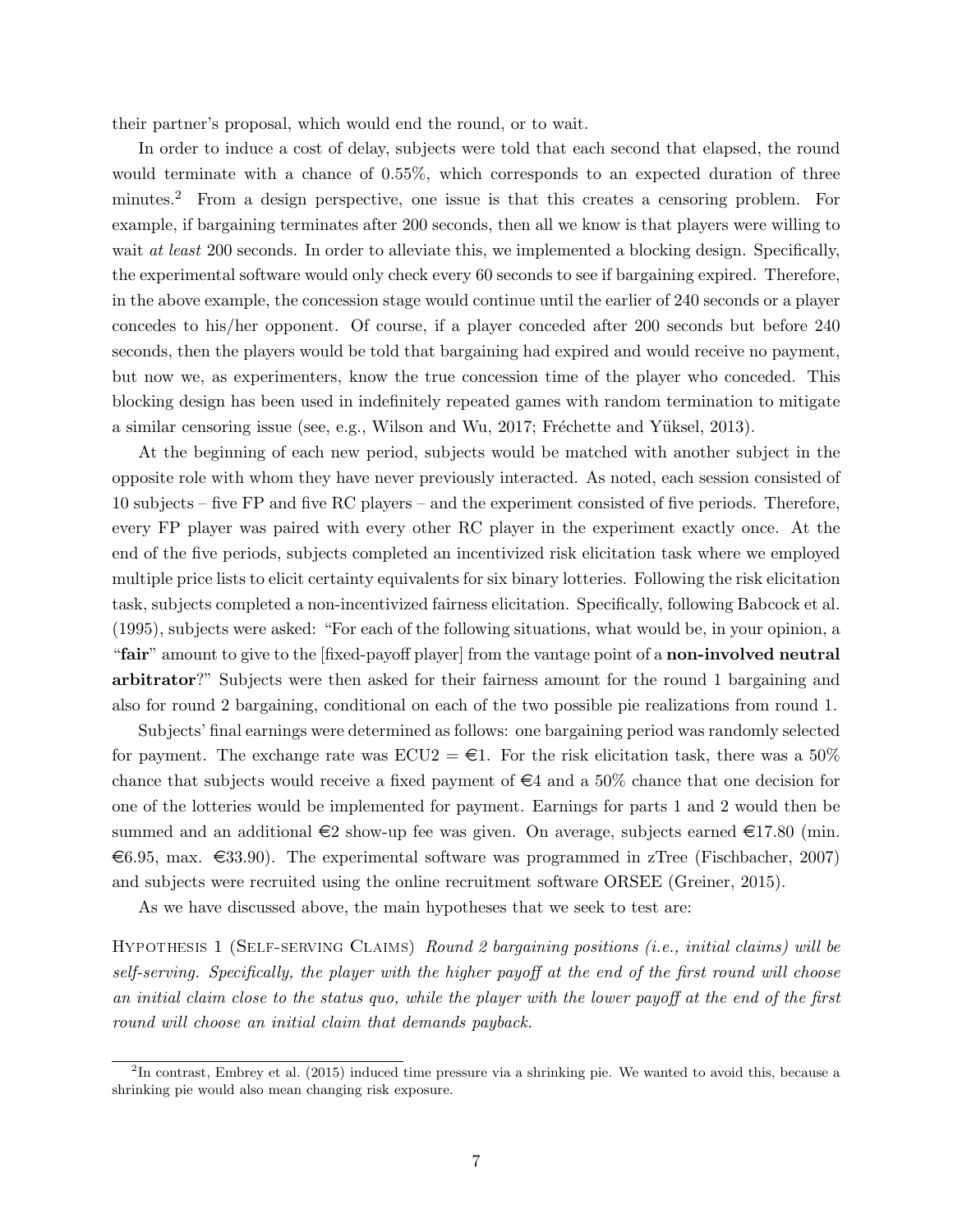Hypothesis 2 (Payback) Second-round bargaining agreements are consistent with payback. That is, when the first-round pie was low – meaning FP players were advantaged – then FP players will earn less in the second round than when the first-round pie was high – meaning that residual claimants were advantaged.

# 4 Results: First Bargaining Round

#### 4.1 Descriptive Results

In Table 1 we provide summary statistics for the first round of bargaining, where subjects had four minutes to bargain in an unstructured manner. As can be seen, the average agreed payment to the FP player is 9.55, which falls in between the average fairness perceptions of the FP and RC players. This is quite common in many bargaining situations (see, e.g., Gächter and Riedl, 2005; Bolton and Karagözoğlu, 2016; Karagözoğlu and Riedl, 2015). The average agreed FP payoff, at 9.55, is significantly different from 10 (two-sided Wilcoxon sign-rank test,  $p = 0.031$ ), which indicates that a residual claimants do extract a risk premium.<sup>3</sup>

Table 1: Summary of Outcomes in Round 1

| Agreed FP Payoff                  | 9.55  | (1.446) |
|-----------------------------------|-------|---------|
| Disagreement Rate $(\%)$          | 4.00% | (0.196) |
| Time Remaining at Agreement (sec) | 77.38 | (82.05) |
| Fairness Perception of FP Player  | 9.85  | (1.288) |
| Fairness Perception of RC Player  | 9.00  | (1.211) |

Note: Standard deviations in parentheses.

Figure 1a shows the distribution of bargaining outcomes in round 1. The 50-50 split of the expected pie (i.e., 10 to the FP player) was the modal outcome, occurring 20.67% of the time, but the next three most common outcomes, 9, 8 and 9.5, all involved compensation for risk and also occurred relatively frequently: 15.33%, 10.67% and 8.67%, respectively. Only 20% of the time did the FP player receive strictly more than half of the expected round 1 pie.

We also see that disagreement is fairly rare, occurring only 4% of the time. Finally, when an agreement is reached, on average, there was approximately 77 second left to negotiate. However, there is a great deal of variation behind this average. In Figure 1b we plot a histogram of the time at which agreements were reached in the first round of bargaining. While many studies on unstructured bargaining report strong deadline effects, it is even more pronounced here than usual. Over 40% of agreements take place in the last 10 second of bargaining; more strikingly, 35% of agreements are reached in the last two seconds. Of course, subjects knew that they would bargain with the same opponent in a second round. Therefore, it seems is plausible that they wanted to

<sup>&</sup>lt;sup>3</sup>We cannot compare this result with Embrey et al. (2020) because they did not implement the distribution used in our experiment. However, they consistently show that, in the presence of risk, the FP player typically earns significantly less than half the expected pie.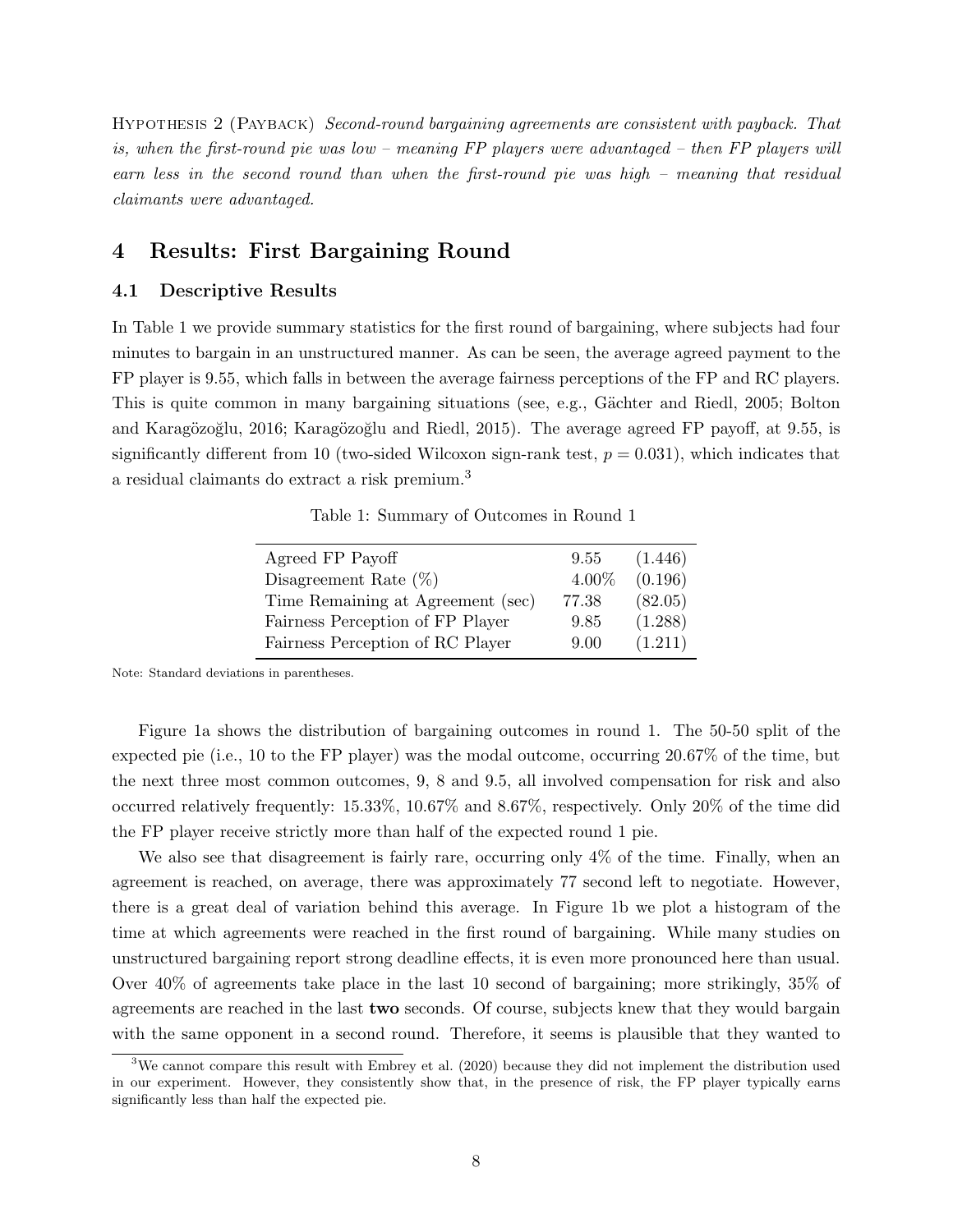

Figure 1: Round 1 Bargaining Outcomes and the Timing of Agreements

show strength by holding out as long as possible – though this is cheap talk because there was no explicit cost of delay. Note also that the agreements do not appear to be strongly influenced by whether an agreement was reached at the deadline or not. Specifically, we cannot reject that the average agreed payoff to the FP player or the standard deviation of agreed payoffs are different depending on whether an agreement was reached in the last 10 seconds or an agreement was reached earlier (in both cases,  $p \gg 0.1$ ). Thus, reputation-building seems to be the primary motivation for the strong deadline effect.

### 4.2 The Determinants of Round 1 Bargaining Outcomes

Table 2 looks at the determinants of round 1 agreed payoffs. The first three columns individually include opening offers – to test for anchoring (Galinsky and Mussweiler, 2001), risk preferences, and fairness considerations, while column (4) includes all variables. As can be seen, the only variable that is significant is the opening offer of the fixed payoff player, which suggests that opening offers do have, at least partially, an anchoring effect. In contrast to Embrey et al. (2020), risk preferences do not appear to have any influence on agreements, nor do fairness preferences. Both of these may be explained by a desire of players to hide their true nature (e.g., risk attitude) in order to appear stronger in the second round of bargaining.

Because we are primarily interested in round 1 only to generate ex post inequality going into round 2, we do not spend time in the main text to provide more analysis. In Appendix A we do provide some detail on the determinants of disagreement. We summarize the results from the first bargaining round as follows:

Result 1 (Round 1 Bargaining) Residual claimants are compensated for their risk exposure, with the average payment to the FP player being significantly less than 10. Agreements are subject to strong deadline effects and risk preferences do not appear to influence outcomes, suggesting that players try to use first-round bargaining to build a reputation.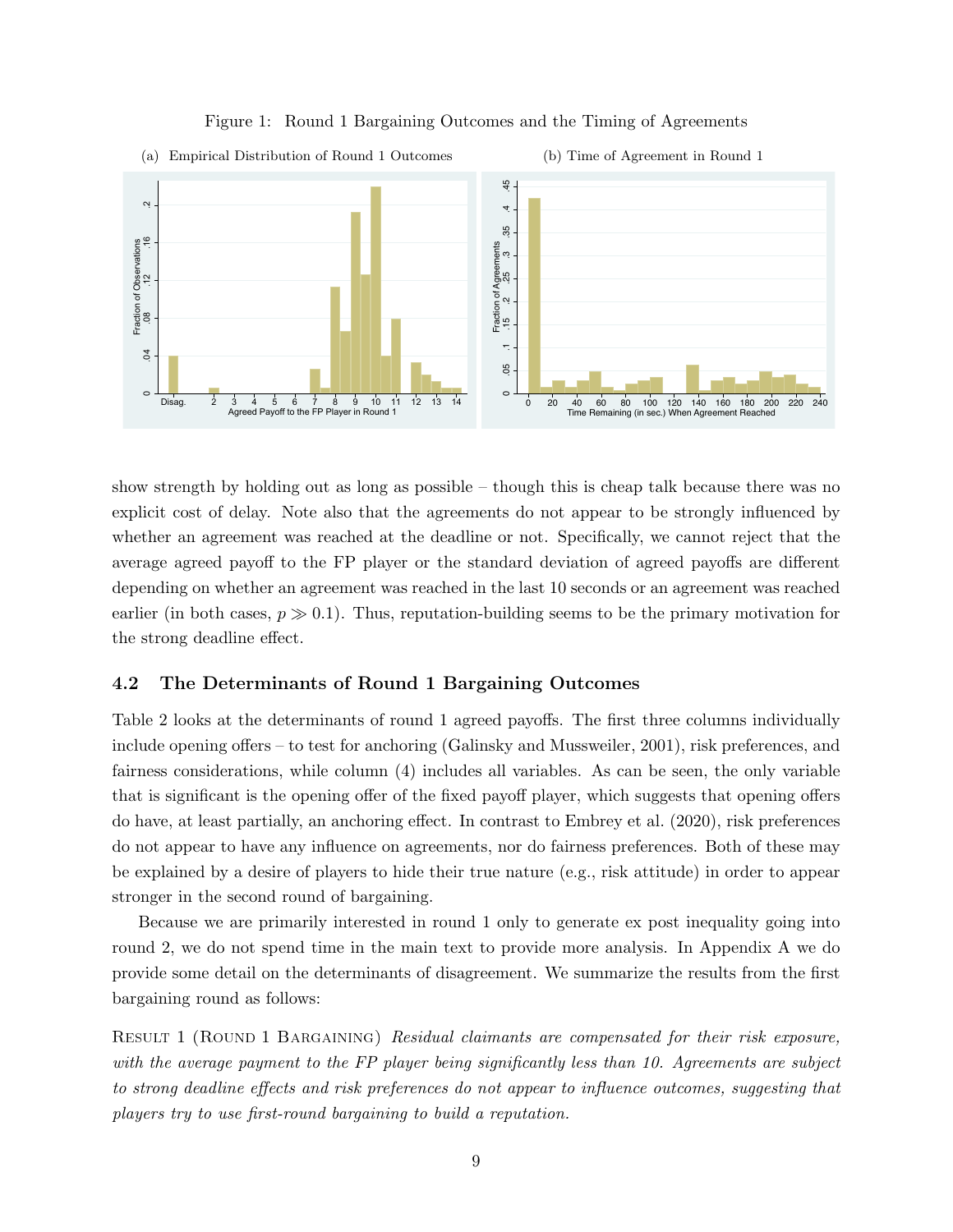|                |                       | $\left( 2\right)$     | $\left( 3\right)$     | 4)                    |
|----------------|-----------------------|-----------------------|-----------------------|-----------------------|
| FP First Off.  | $0.347***$<br>(0.109) |                       |                       | $0.341***$<br>(0.131) |
| RC First Off.  | (0.088)<br>0.106      |                       |                       | (0.078)<br>0.099      |
| FP Risk Param. |                       | (0.939)<br>$-0.876$   |                       | (0.980)<br>$-0.593$   |
| RC Risk Param. |                       | (0.782)<br>$-0.305$   |                       | (0.513)<br>$-0.120$   |
| FP Fairness    |                       |                       | (0.142)<br>0.016      | (0.086)<br>0.123      |
| RC Fairness    |                       |                       | (0.150)<br>0.182      | (0.143)<br>0.103      |
| Constant       | $4.607**$<br>(1.797)  | $9.839***$<br>(0.354) | $7.674***$<br>(2.271) | $2.790**$<br>(1.181)  |
| Observations   | 260                   | 268                   | 268                   | <b>260</b>            |
| $\,R^2$        | 0.15                  | 0.03                  | 0.02                  | 0.18                  |

Table 2: Determinants of Round 1 Agreements (FP Player's Payoff)

Notes: Data includes only observations for which  $|\rho_i| < 1$  for both RC and FP players. \*\*\*1%, \*\*5%, \*10% significance using standard errors clustered at the matching group level.

# 5 Results: Second Bargaining Round

In this section, we focus our attention on the second bargaining round and, in particular, testing our hypotheses. Before proceeding, we first show that, at the end of the first bargaining round, we successfully created a substantial amount of ex post inequality. This can be seen in Figure 2, which shows a histogram of the ex post inequality at the end of round 1. As can be seen, the distribution is bimodal – due to the realization of the round 1 pie – with modes at about −6 and 6.



Figure 2: Difference in Payoffs at the End of Round 1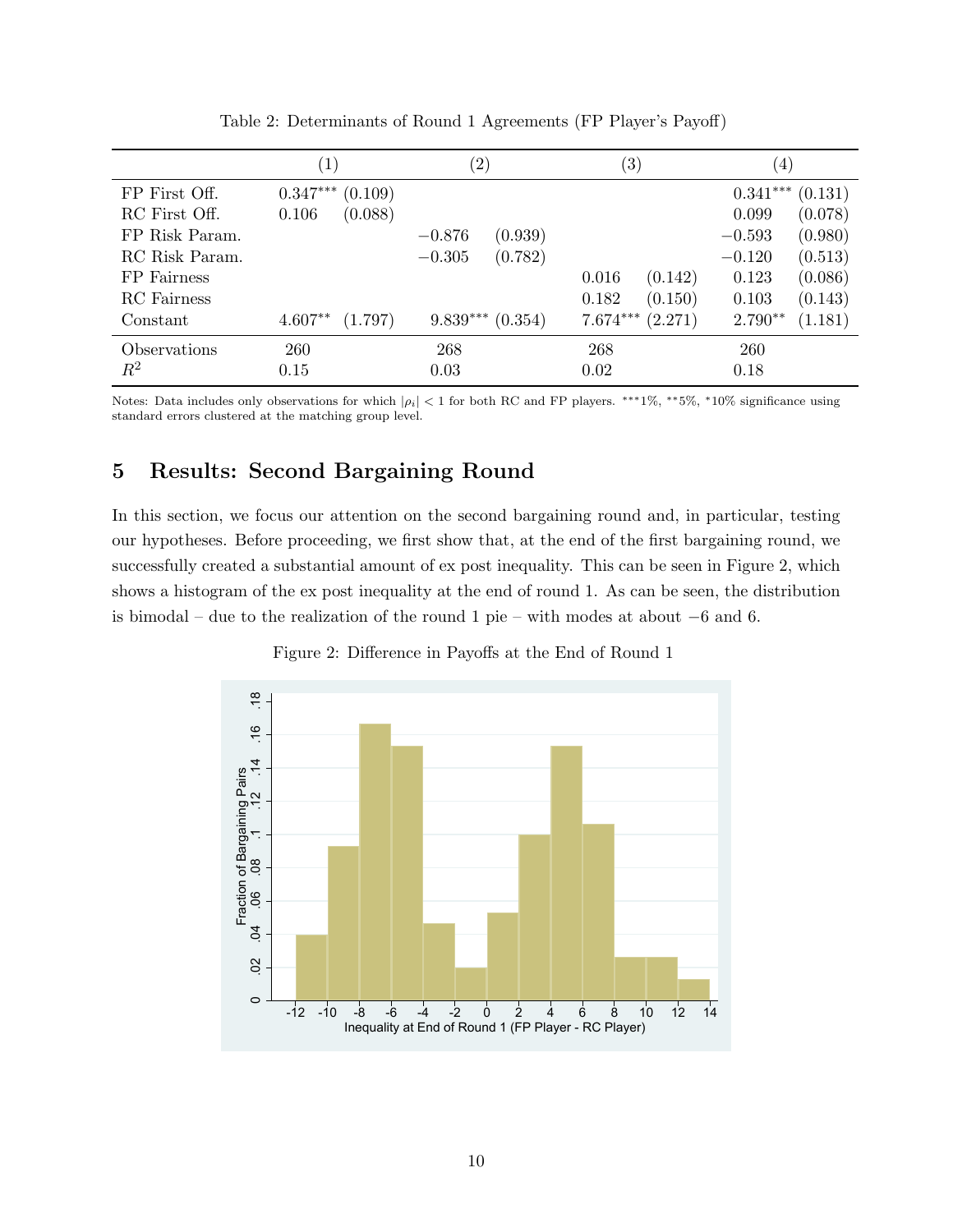#### 5.1 Rates of Agreement and Disagreement

Table 3 reports the frequency of agreements and disagreements in round 2. As can be seen, 21.33% of bargaining pairs made compatible claims in the initial stage of round 2. In these cases, bargaining ended immediately in agreement. In the remaining 78.67% of the cases, the players proceeded to a concession stage, where a player could only accept their match's proposal or wait, hoping for their match to accept their own proposal. Most of the time a valid agreement was reached within the time available for bargaining. The blocking procedure that we used to mitigate censoring due to random termination gave us 10% more uncensored data about concession times. In only 6.67% of the instances did the bargaining round terminate without an agreement.

| Outcome                                              | Fraction of Observations     |
|------------------------------------------------------|------------------------------|
| Compatible Claims<br>Incompatible Claims             | 21.33%                       |
| Valid Agreement<br>Invalid Agreement<br>No Agreement | 62.00%<br>10.00%<br>$6.67\%$ |

Table 3: Round 2 Bargaining Outcomes

Note: To limit censoring of the data, we employed a blocking design in which the software would only check whether the bargaining time had expired every 60 seconds. For example, if the total time for bargaining was 70 seconds, then any agreement made at 70 seconds or before is "valid", while agreements made from 71 – 120 seconds would be considered "invalid" due to the lapse of bargaining time. If an agreement was still not reached after 120 seconds, then we classify these as "No Agreement".

We now dig a little deeper into agreements in round 2. We first seek to determine the characteristics which determine whether the round 2 claims are compatible. For example, if both players are risk averse, then they may prefer to make a generous claim in order to reduce the risk of disagreement. The results are displayed in the first column of Table 4. It goes without saying that the higher is the FP player's claim the less likely are the claims to be compatible and the higher is the RC player's claim, the more likely are the claims to be compatible. However, we also see that the more risk averse the FP player, the more likely are the offers to be compatible; as we will show subsequently, more risk averse FP players make weaker initial claims. Offers are less likely to be compatible when the round 1 pie was high, which suggests that there is more conflict about what an acceptable agreement is in this situation.

In the second column we look at the likelihood of an agreement, conditional on incompatible initial claims (i.e., the game proceeded to the concession stage). Again, the sign and significance of the FP and RC players' claims are as expected. The most interesting result is that the more risk averse is the FP player, the less likely is there to be an agreement in the concession stage. As we will show later, this suggests that risk averse FP players, counterintuitively, stick to their guns in the concession stage. We also see that agreements are less likely in round 2 after an agreement in round 1. This likely indicates that those who failed to agree in round 1 were especially eager to agree in round 2 in order to not earn anything for that period.

We summarize the most important takeaway from this analysis as: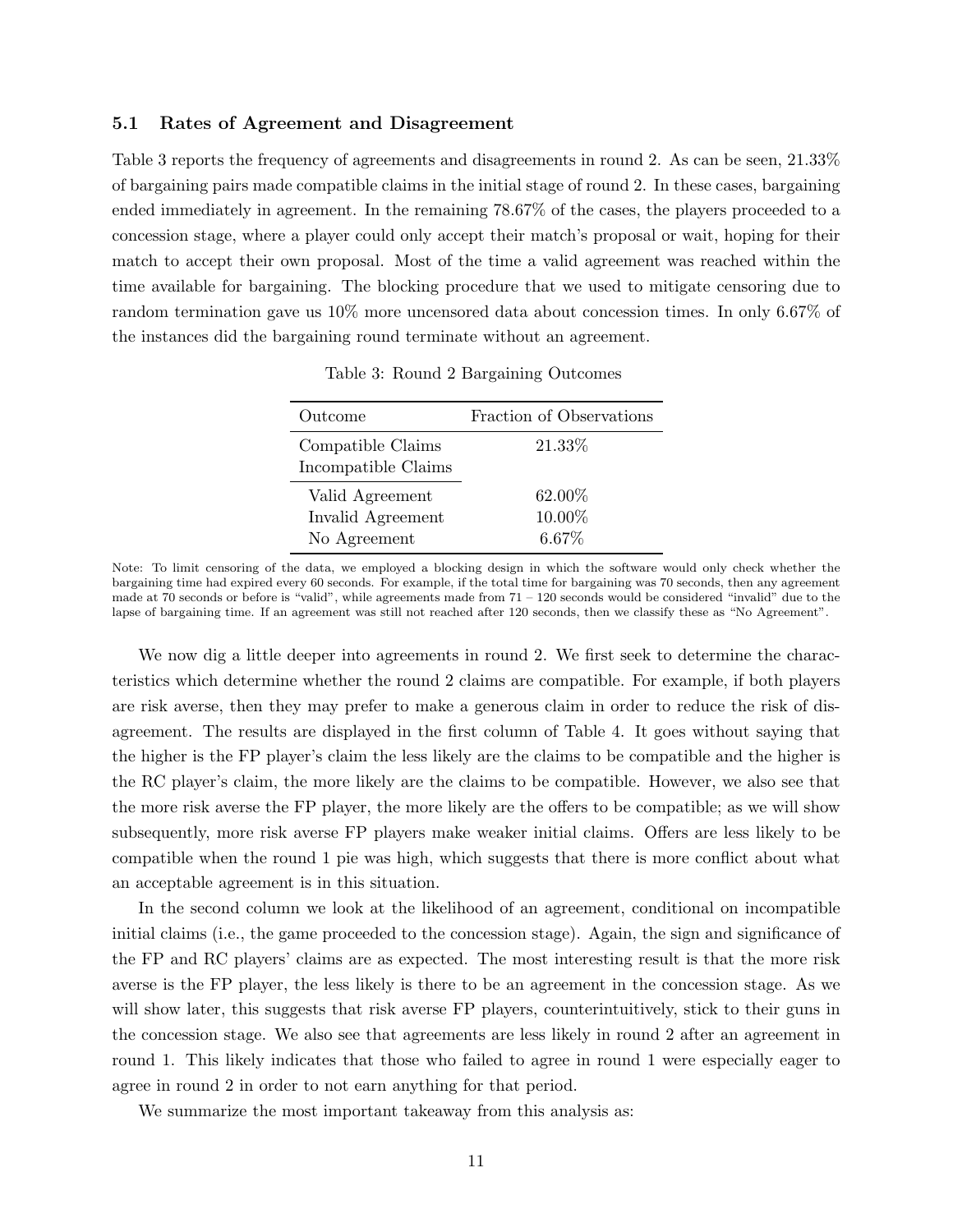|                 | Compatible             | Agree Given Incompatible |
|-----------------|------------------------|--------------------------|
| FP Risk Param.  | $0.298***$<br>(0.066)  | $-0.199***$ (0.046)      |
| RC Risk Param.  | (0.045)<br>0.048       | $0.043$ $(0.135)$        |
| FP Claim        | $-0.138***$ (0.016)    | $-0.059***$ (0.021)      |
| RC Claim        | $0.137***$ $(0.018)$   | $0.039*$<br>(0.023)      |
| Round 1 Agree   | (0.114)<br>0.117       | $-0.109***$ (0.027)      |
| Round 1 Pie: 26 | $-0.118***$<br>(0.044) | (0.097)<br>0.071         |
| Constant        | (0.231)<br>0.339       | $1.336***$ $(0.143)$     |
| Observations    | 280                    | 216                      |
| $R^2$           | 0.553                  | 0.107                    |

Table 4: The Determinants of Compatible Round 2 Claims

Note 1: When risk preferences are included, we include only those observations for which  $|\rho_i| < 1$  for both players. Note 2: ∗∗∗1%, ∗∗5%, <sup>∗</sup>10% significance using standard errors clustered at the matching group level.

Result 2 The likelihood of initial claims being compatible is increasing in the risk aversion of the FP player. However, if initial claims are incompatible, then increased risk aversion by the FP player is associated with **more** disagreement.

#### 5.2 Fairness Perceptions and Initial Bargaining Positions

In Table 5a we provide summary statistics for the fairness perceptions that we elicited, broken down by subject-role, while in Table 5b, we report the initial bargaining positions taken by each subject type and for each round 1 pie realization. Consider first the fairness perceptions. Note that for both the FP and RC players, the average fair allocation to the FP player following a low pie realization is significantly less than the average fair allocation in round 1 (for FP players 8.32 vs 9.85 and for RC players 7.75 vs 9.00; in both cases, a Wilcoxon sign-rank test strongly rejects equality at  $p \ll 0.001$ ). Similarly, it is also the case that the average fair allocation to the FP player following a high pie realization is significantly higher than the average round 1 fair allocation (for FP players 10.95 vs 9.85 and for RC players 11.07 vs 9.00; in both cases  $p \ll 0.001$  according to a Wilcoxon sign-rank test). Interestingly, the perceived fair allocations do not differ significantly between FP and RC players (following low pie realization:  $p = 0.079$ ; following high pie realization:  $p = 0.673$ . This analysis shows that, in terms of fairness ideas, the payback hypothesis for both types of players appears to be valid. However, simple calculations show that even if the fairness ideas were exactly implemented, it would still generally be the case that the advantaged party at the end of round 1 would maintain his/her advantage, in expectation, through round 2.

Turn next to Table 5b, which reports the average second round claims by each type of player and conditioning on each of the two possible pie realizations in the first round. As can be seen, both players do condition their initial claim on the realized size of the pie in round  $1 - FP$  players demand 1.48 less, while RC players offer 1.24 less, on average, when the pie realization was low rather than high. For FP players, this is significant at  $p = 0.031$  according to a Wilcoxon sign-rank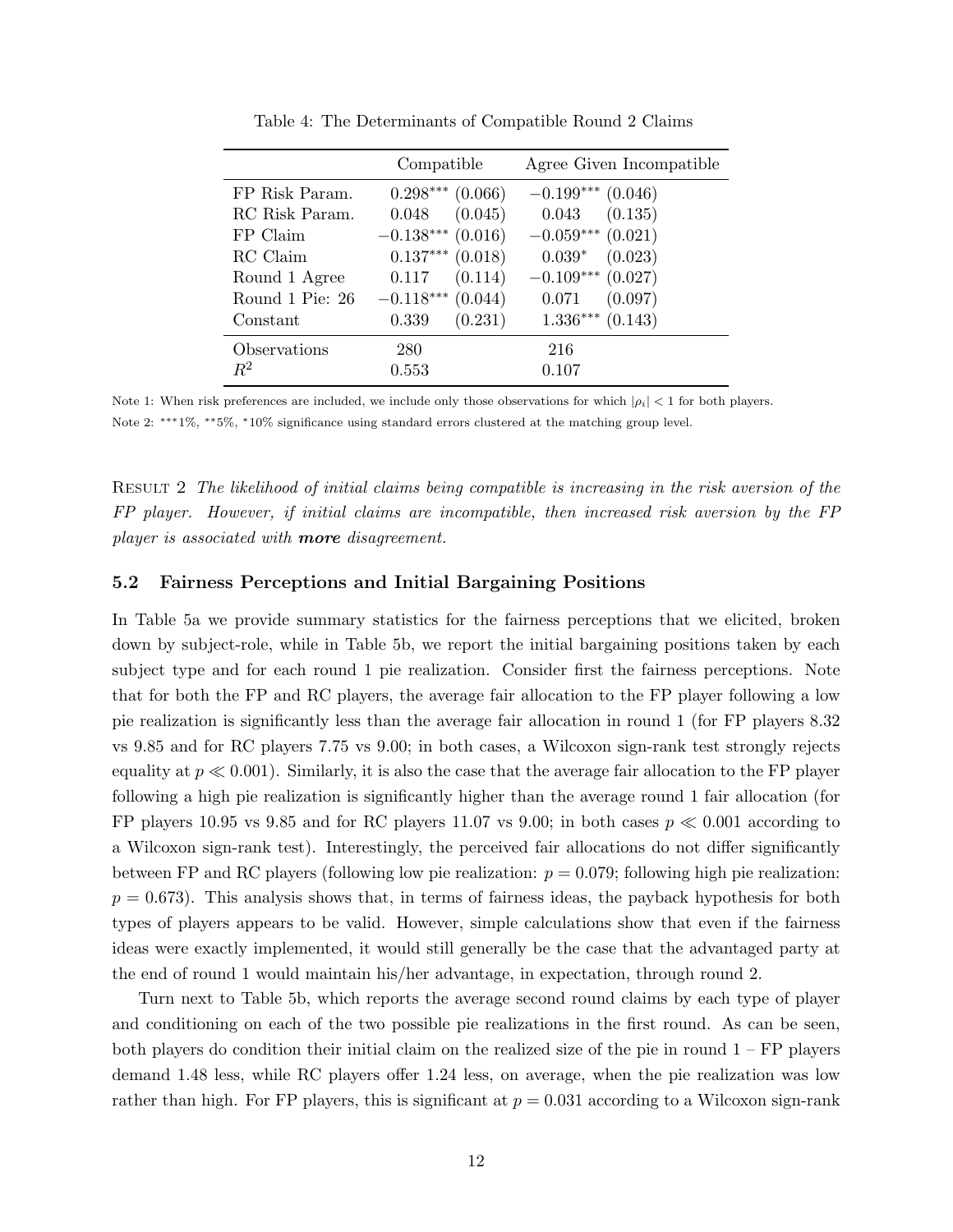| (a) Fairness Perceptions |              |                | (b) Round 2 Bargaining Positions |              |               |  |
|--------------------------|--------------|----------------|----------------------------------|--------------|---------------|--|
| Round 1 Pie:             |              |                |                                  |              | Round 1 Pie:  |  |
| Player Type Low          | High         |                | Player Type Low                  |              | High          |  |
| FP Player<br>RC Player   | 8.32<br>7.75 | 10.95<br>11.07 | FP Player<br>RC Player           | 9.48<br>7.61 | 10.96<br>8.85 |  |

Table 5: Perceived Fair Amount For FP Player and Round 2 Bargaining Positions

test, while for the RC players, it is significant at  $p = 0.063$ .<sup>4</sup>

In support of Hypothesis 1, note that the differences in initial claims conditional on the first round pie is smaller than the difference in perceived fair allocations conditional on the first round pie. Moreover, there is an interesting pattern. Specifically, when a player was in an ex post disadvantageous position, the average initial claim is virtually identical to the perceived fair allocation. For FP players, compare the average initial claim of 10.96 when the first round pie was high with the perceived fair allocation of 10.95. Similarly, for RC players, compare the average initial claim of 7.61 when the first round pie was low with the perceived fair allocation of 7.75. In both cases, we are unable to reject equality of means at  $p \gg 0.1$ . On the other hand, when a player was in an ex post advantageous position, both players' initial claims are far from the perceived fair allocation (for FP players 9.48 versus 8.32; for RC players, 8.85 versus 11.07) and the differences are significant at  $p = 0.031$  according to Wilcoxon sign-rank tests. Indeed, in this case, the offers are much closer to the average agreed payment to the FP player in round 1 of 9.55. Thus it appears that players adopt self-serving, status-quo based bargaining positions when it is to their advantage. On the other hand, when the round 1 outcome was to their disadvantage both player types' round 2 bargaining positions are almost identical to their perceived fair allocation – that is, they demand payback.

To give a sense of the dispersion of second round claims, Figure 3 reports kernel density estimates of the difference between second round claim and first round agreed payoff to the FP player, broken apart by player type and the realization of the pie in round 1. Unsurprisingly, the mode of the distribution for FP players is always to the right of the mode for RC players. Also consistent with what appear to be self-serving norms, when the round 1 pie was 14, the mode for FP players is only slightly to the left of 0; when the round 1 pie was 26, the mode for RC players is almost exactly at 0. That is, when the round 1 outcome was advantageous, it is common to adopt a "status quo" bargaining position. On the other hand, when the outcome was disadvantageous to the player, the mode of the distribution demands payback; that is, for RC players, the distribution is left-shifted when the pie was 14 and for FP players, the distribution is right-shifted when the pie was 26.

Result 3 Consistent with Hypothesis 1, players adopt initial claims consistent with self-serving notions of fairness. That is, the advantaged party's initial claim was closer the the status quo (i.e., round 1 agreement), while the disadvantaged party's initial claim was closer to their fairness idea.

<sup>&</sup>lt;sup>4</sup>Using t−tests, both differences are significant at  $p < 0.015$ .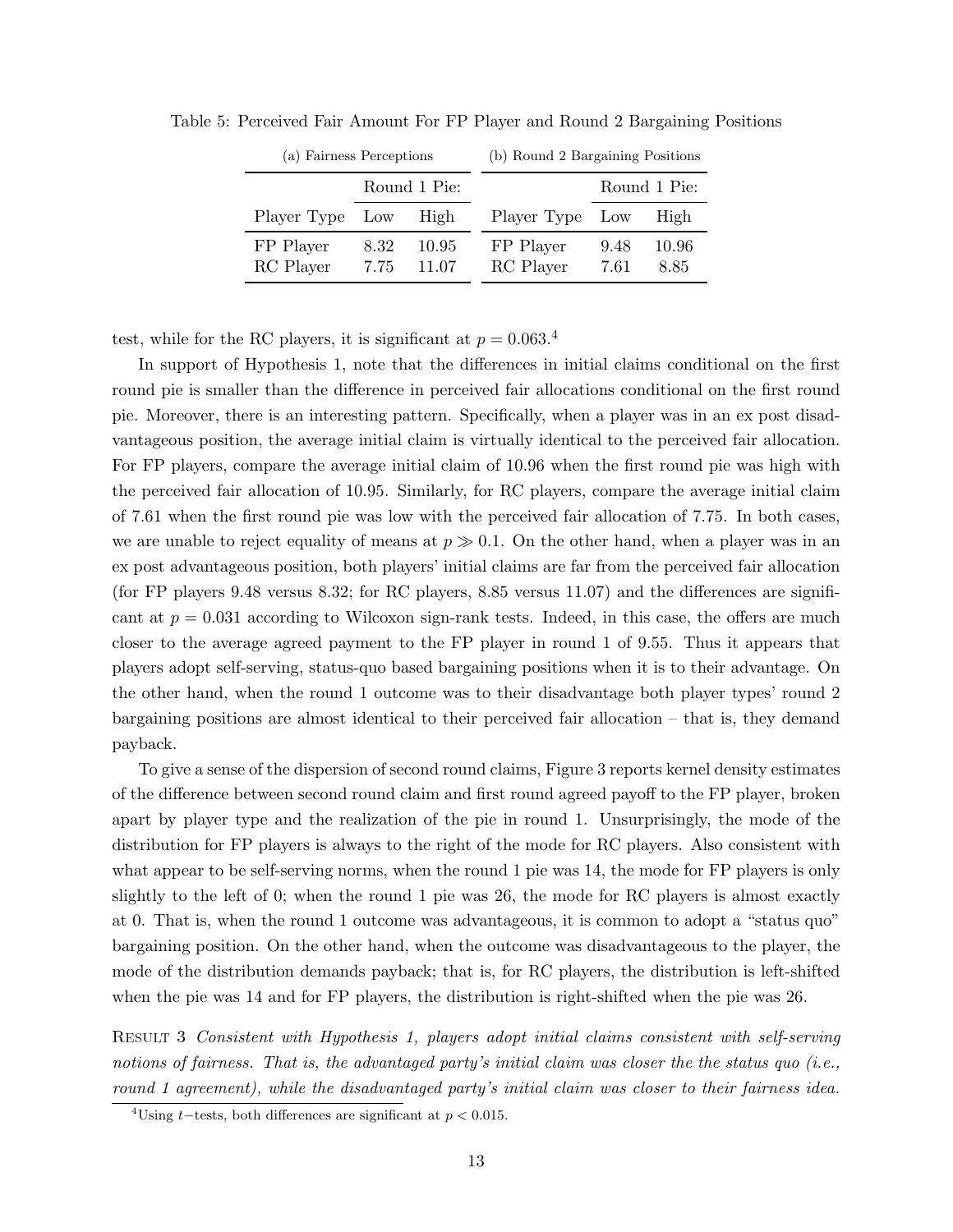#### Figure 3: Round 2 Claims



Note: The dashed vertical line is at 0; which corresponds to the second round claim being identical to the first round payoff to the FP player.

#### 5.3 Determinants of Initial Bargaining Positions

In Table 6 we report a regression analysis of round 2 claims on fairness perceptions and the realization of the pie in round 1. Here, in contrast to our analysis based on matching group averages, the regression analysis shows that claims, for both players, are significantly correlated with fairness perceptions when the realized pie in round 1 was low. When the pie in round 1 was high, again for both players, there is no relationship between fairness perceptions and claims. Instead, when the pie was high in round 1, their is a shift upwards in claims.

Two other interesting results are apparent from column (3) of Table 6(a). First, there is a (weakly) significant positive relationship between the first round payoff and the second round claim. Thus, FP players may be behaving opportunistically. Having secured a more favorable agreement in round 1, they may sense a bargaining advantage going into round 2 and, therefore, claim more. Second, the claims of FP players are highly significantly negatively correlated with their risk preferences. That is, more risk averse FP players demand less. This is also interesting because risk preferences did not seem to play a role in the first round. It suggests that even risk averse FP players were trying to build a reputation (also by holding out until the last second). However, in the second round, when there is no future with the same opponent, their choices are governed by their risk preferences.

Result 4 More risk averse FP players make significantly weaker initial claims. For both players, fairness ideas are associated with initial claims, especially when the round 1 pie was low.

#### 5.4 Analysis of Agreements Reached

As noted above, an agreement was concluded 93.33% of the time before the expiration of bargaining. In such cases, the average agreed payment to the FP player was 8.86 following a low pie realization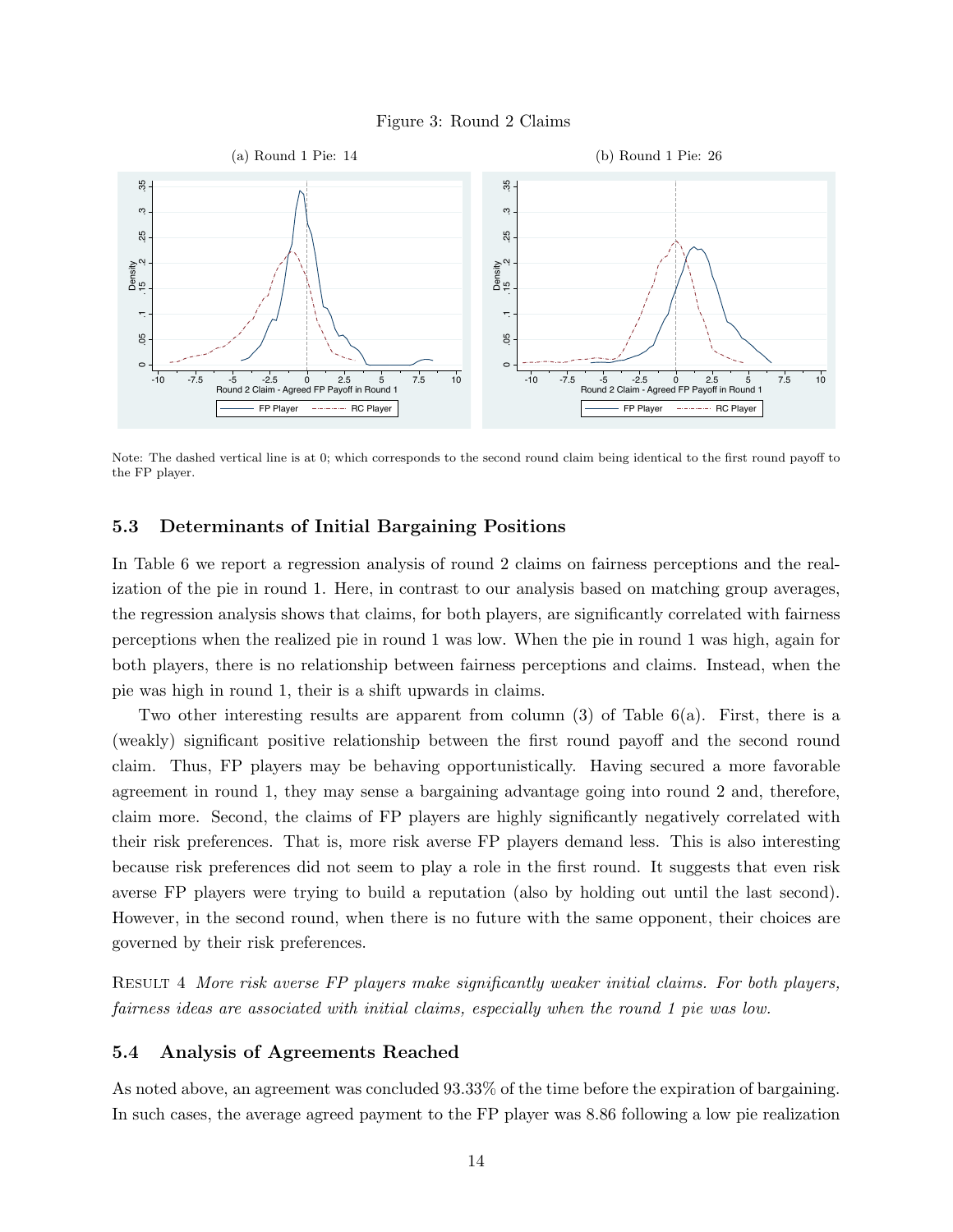|                                                                           |                      | (a) FP Players                             |                               |                                                       |                                             |                                                                 |
|---------------------------------------------------------------------------|----------------------|--------------------------------------------|-------------------------------|-------------------------------------------------------|---------------------------------------------|-----------------------------------------------------------------|
|                                                                           | (1)                  |                                            | $\left( 2\right)$             |                                                       | (3)                                         |                                                                 |
| R1 Pie: 26<br>Fairness Perception                                         |                      | $3.890***$ $(1.281)$                       |                               | $4.075***$ $(1.387)$                                  |                                             | $4.551***$ $(1.188)$                                            |
| R1 Pie: 14<br>R1 Pie: 26<br>FP Round 1 P.O.<br>FP Risk Param.<br>Constant | $0.190*$<br>$-0.076$ | (0.107)<br>(0.145)<br>$7.926***$ $(0.940)$ | $0.193*$<br>$-0.090$<br>0.144 | (0.108)<br>(0.153)<br>(0.088)<br>$6.523***$ $(1.249)$ | $-0.075$<br>$0.143*$<br>$-2.759***$ (0.351) | $0.268***(0.075)$<br>(0.134)<br>(0.078)<br>$6.751***$ $(0.942)$ |
| Observations<br>$R^2$                                                     | 144<br>0.22          |                                            | 144<br>0.26                   |                                                       | 144<br>0.41                                 |                                                                 |
|                                                                           |                      | (b) RC Players                             |                               |                                                       |                                             |                                                                 |
|                                                                           | (1)                  |                                            | $\mathcal{D}$                 |                                                       | (3)                                         |                                                                 |

Table 6: Round 2 Claims, Round 1 Pie Realization and Fairness

 $($  and players  $\overline{P}$ 

| (D) IW FIAVELS                                                                          |                                     |                               |                                         |                                          |                                                 |                                                     |  |
|-----------------------------------------------------------------------------------------|-------------------------------------|-------------------------------|-----------------------------------------|------------------------------------------|-------------------------------------------------|-----------------------------------------------------|--|
|                                                                                         | $\left( 1\right)$                   |                               | $\left( 2\right)$                       |                                          | $\left( 3\right)$                               |                                                     |  |
| R1 Pie: 26<br>Fairness Perception                                                       | $4.272**$                           | (2.065)                       | $4.235***$                              | (2.077)                                  | 2.301                                           | (2.016)                                             |  |
| $R1$ Pie: 14<br>R <sub>1</sub> Pie: 26<br>FP Round 1 P.O.<br>RC Risk Param.<br>Constant | $0.337**$<br>$-0.028$<br>$4.953***$ | (0.159)<br>(0.155)<br>(1.263) | $0.333**$<br>$-0.025$<br>0.179<br>3.258 | (0.165)<br>(0.160)<br>(0.231)<br>(2.970) | $0.308*$<br>0.138<br>0.305<br>$-0.069$<br>2.424 | (0.168)<br>(0.099)<br>(0.217)<br>(0.657)<br>(2.684) |  |
| Observations<br>$\mathbb{R}^2$                                                          | 144<br>0.14                         |                               | 144<br>0.16                             |                                          | 134<br>0.28                                     |                                                     |  |

Notes: We condition only on those cases for which an agreement was reached in round 1. For regressions including risk preferences, we include only those subjects for which  $|\rho| < 1$ . \*\*\*1%, \*\*5%, \*10% significance using standard errors clustered at the matching group level.

in round 1 and 10.34 following a high pie realization in round 1. These results are consistent with Hypothesis 2 (i.e., payback) at the aggregate level. In particular,  $8.90 < 9.55$  ( $p = 0.031$ ; Wilcoxon sign-rank test) and  $9.55 < 10.34$  ( $p = 0.031$ ; Wilcoxon sign-rank test); that is, the agreed FP payoff in round 1 is strictly in between the agreed FP payoffs in round 2 when the pie in round 1 was low and high. Note, however, that the amount of payback is quantitatively rather small. For example, conditional on the pie in round 1 being low, on average, the FP player earns 18.45 overall, while the RC player can expect to earn 15.55 overall. Thus, the FP player still earns nearly ECU3 more than the RC player when the pie in round 1 was low. The situation is flipped, and even more extreme, when the pie in round 1 was high. In this case, the FP player earns approximately 19.87, while the RC player can expect to earn  $26.13$  – over ECU6 more. Thus, the party that earned more in round 1, because of the realization of the pie, earns more in expectation over the two rounds in which the players interact.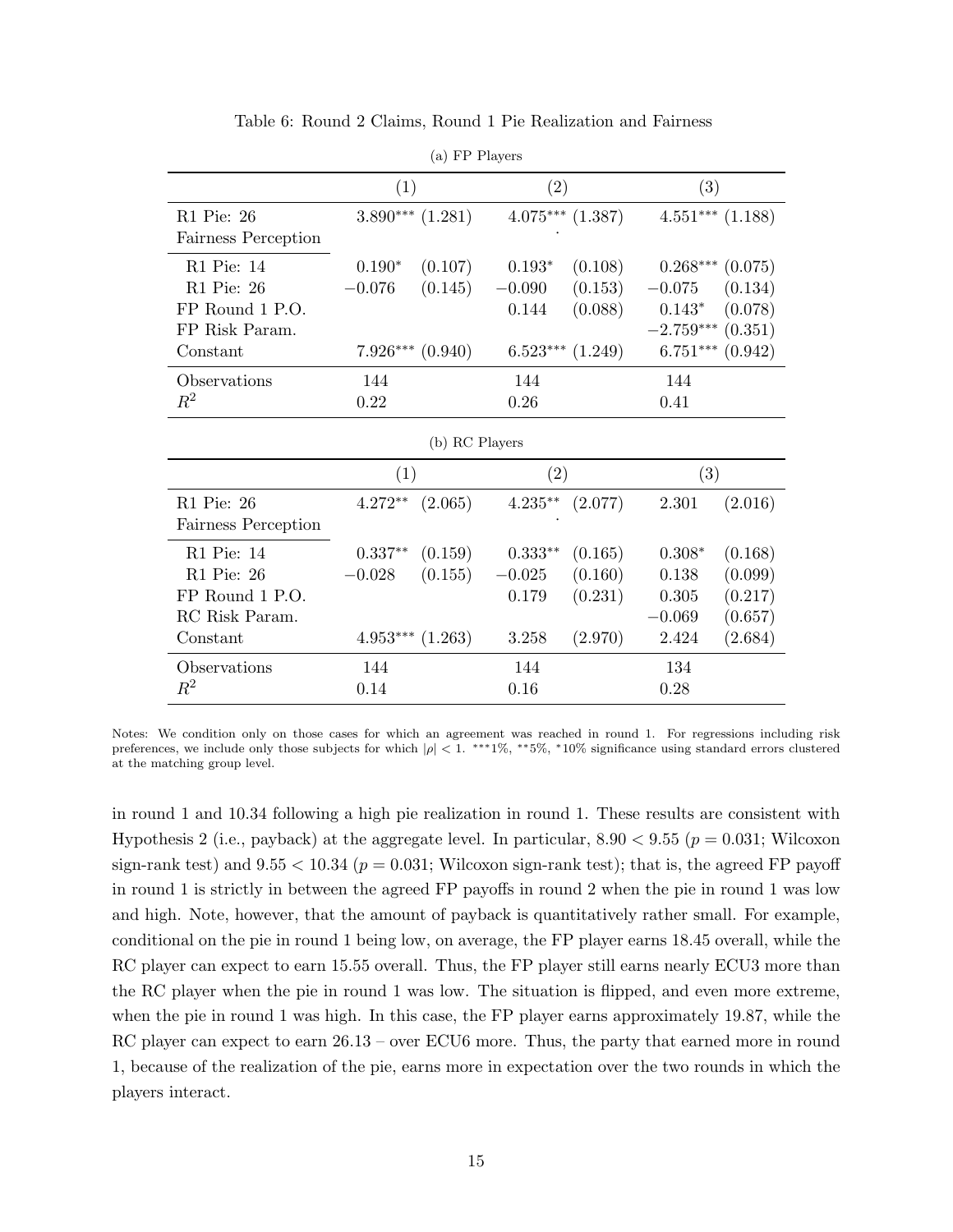Turn next to the question of which player concedes. At the aggregate level, it appears that the residual claimant is the one to accept approximately 57.6% of the time that incompatible claims are made, while the fixed payoff player accepts only 33.9% of the time that incompatible claims are made.<sup>5</sup> Interestingly, however, the frequency with which the residual claimant accepts the other's claim does is not statistically different depending on whether the round 1 pie was high or low  $(p > 0.1).$ 

In Table 7, we look at the factors that determine whether the residual claimant accepts the FP player's offer or not. The analysis conditions on an agreement in round 2 being reached. There are several interesting observations. First, not surprisingly, the higher (i.e., the more generous) is the residual claimant's offer, the less likely she is to accept. Second, the higher was the fixed payoff player's payoff in round 1, the more likely is the residual claimant to accept. A higher FP payoff in round 1 could indicate that the FP player is a relatively more skilled bargainer, which, given the results, translates into the residual claimant being more likely to accept. Finally, the residual claimant is significantly more likely to accept the more risk averse is the FP player. Given the fact, noted above, that more risk averse FP players make significantly weaker initial claims, this result suggests that risk averse FP players make weak claims but, if the game proceeds to the concession stage, they stick to their guns.

|                   | (1)                   | $^{\prime}2)$         | $\left( 3\right)$     |
|-------------------|-----------------------|-----------------------|-----------------------|
| FP Claim          | (0.039)<br>0.010      | (0.041)<br>0.005      | (0.042)<br>$-0.007$   |
| RC Claim          | $-0.076**$<br>(0.036) | $-0.080***$ (0.031)   | $-0.079*$<br>(0.042)  |
| FP Round 1 P.O.   |                       | $0.047***$ $(0.016)$  | $0.050***$ (0.017)    |
| Round 1 Agreement |                       | $-0.454**$ $(0.220)$  | $-0.472**$<br>(0.236) |
| FP Risk Param.    |                       |                       | $0.213***$<br>(0.072) |
| RC Risk Param.    |                       |                       | (0.189)<br>0.079      |
| Constant          | $1.130***$ $(0.241)$  | $1.222***$<br>(0.420) | $1.256***$<br>(0.450) |
| Observations      | 216                   | 216                   | 198                   |
| $R^2$             | 0.08                  | 0.10                  | 0.11                  |

Table 7: The Factors Affecting Whether the Residual Claimant Accepts

Note 1: When risk preferences are included, we include only those observations for which  $|\rho_i| < 1$  for both players. Note 2: ∗∗∗1%, ∗∗5%, <sup>∗</sup>10% significance using standard errors clustered at the matching group level.

RESULT 5 Consistent with Hypothesis 2, the amount that the FP player receives in round 2 is positively associated with the size of the pie in round 1. That is, there is payback. However, payback is insufficient to equalize expected earnings across both rounds. The RC player is more likely to accept in the concession stage, especially when matched with a risk averse FP player.

 $5$ That is, the rate of disagreement, conditional on incompatible claims is approximately 8.5%.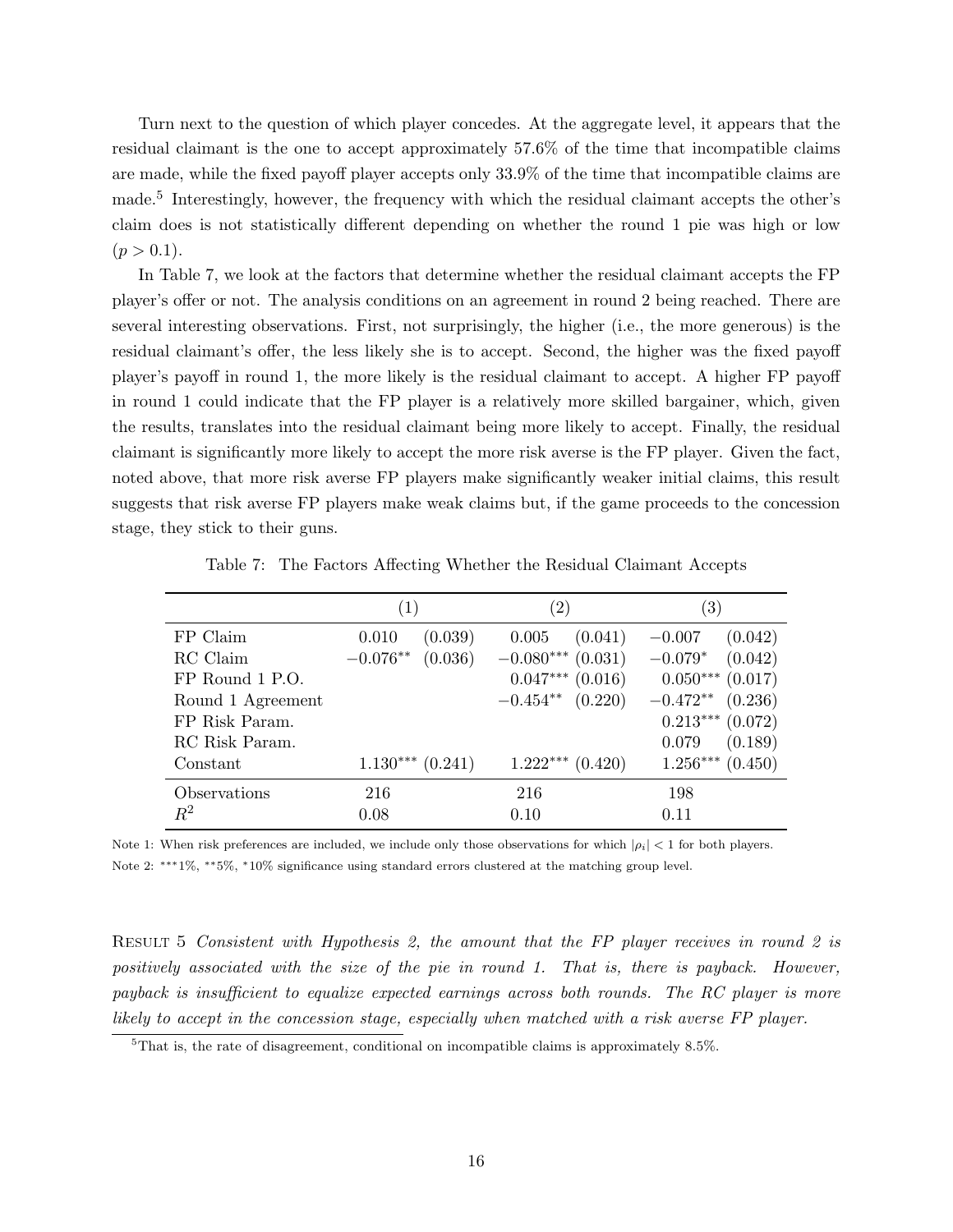

Figure 4: Distribution of Acceptance Times (Round 2)

#### 5.5 Round 2 Duration Analysis

In Figure 4 we plot a histogram of acceptance times for the groups whose initial claims were incompatible but who successfully reached an agreement. Interestingly, 26.85% of agreements were concluded within the first 10 seconds of the concession stage, and 56.48% were concluded within the first 30 seconds. From this we can conclude that the cost of delay – in the form of random termination – was particularly salient to subjects.

In Table 8, we report the results of a duration analysis. Specifically, we report the results of a exponential regression where a subject's decision to accept the offer is coded as a "failure".<sup>6</sup> We focus only on player's whose offers were incompatible in round 2, so that they entered into the concession stage. As explanatory variables we include the difference in claims between the FP and RP, as well as the risk coefficients. We also experimented with including other variables such as fairness preferences or the outcome in round 1 of bargaining, but none of these variables were found to have more than a negligible effect. To interpret the coefficients, note that negative (resp. positive) coefficients are associated with longer (resp. shorter) durations.

As can be seen, the greater the difference between the claims of the FP and RC players, the longer do subjects hold out before accepting. Looking at column (2), we actually see that, holding constant the difference in claims, FP players are significantly more willing to hold out longer. This is consistent with the previous analysis showing that residual claimants were significantly more likely to accept. Also, consistent with Table 7, column (3) shows that more risk averse FP players

<sup>&</sup>lt;sup>6</sup>We originally estimated a Weibull regression, where the hazard is  $p\lambda t^{p-1}$ . When  $p=1$ , the Weibull regression collapses to the exponential regression. In all cases reported in Table 8, we were unable to reject that  $p = 1$ ; therefore, we report results based on the exponential distribution.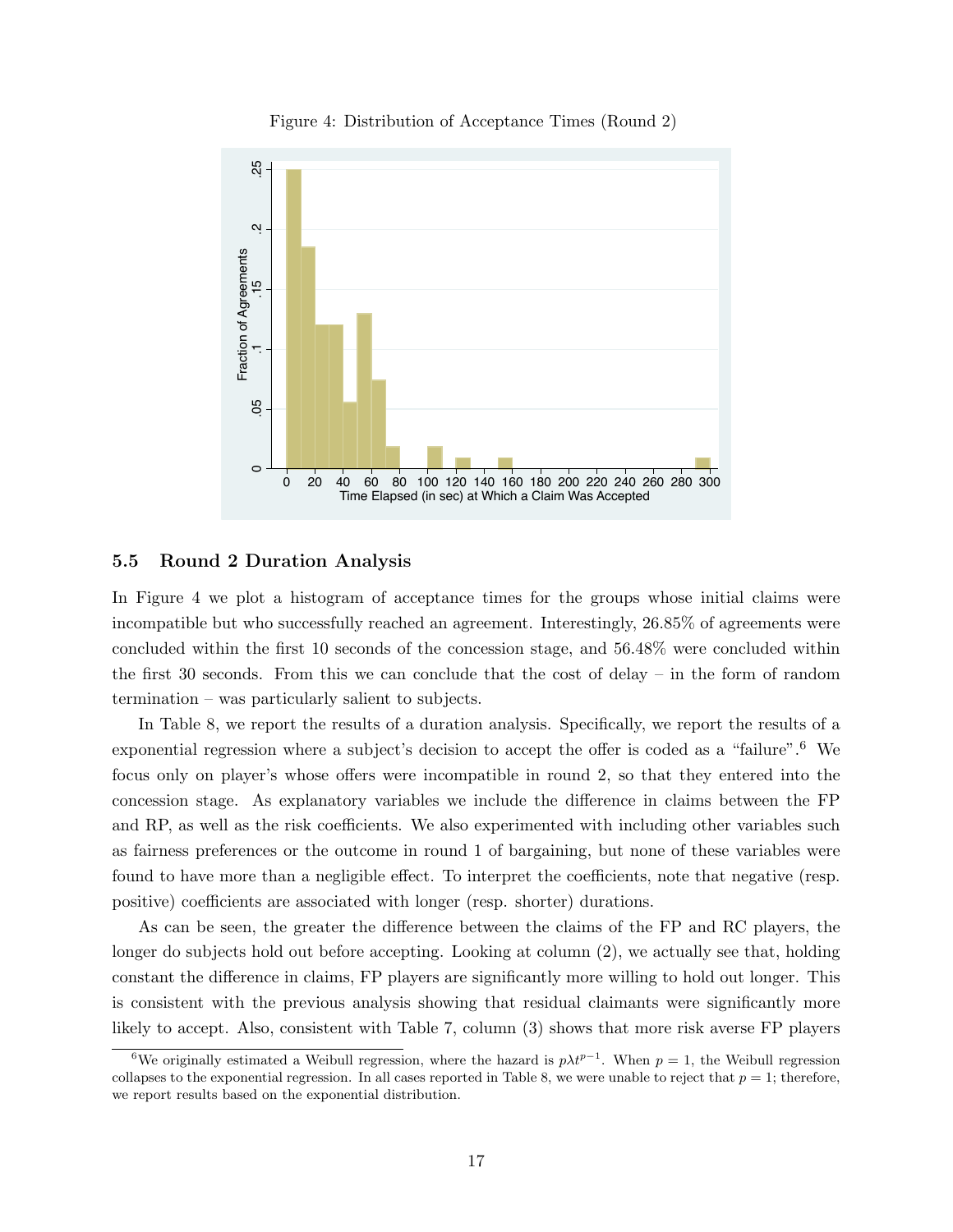|                                                                         | $\left( 1\right)$ |         | $\left( 2\right)$        |                    | $\left( 3\right)$        |                    |
|-------------------------------------------------------------------------|-------------------|---------|--------------------------|--------------------|--------------------------|--------------------|
| $FP-RC$ Claim<br>$FP\times(FP-RC Claim)$<br>$RC \times (FP - RC Claim)$ | $-0.29***$        | (0.077) | $-0.43***$<br>$-0.22***$ | (0.082)<br>(0.076) | $-0.44***$<br>$-0.23***$ | (0.085)<br>(0.088) |
| FP Risk Param.<br>RC Risk Param.                                        |                   |         |                          |                    | $-0.92**$<br>$-0.22$     | (0.388)<br>(0.863) |
| Log Likelihood<br>Observations                                          | $-227.20$<br>216  |         | $-223.36$<br>216         |                    | $-221.35$<br>216         |                    |

Table 8: Duration Analysis of Round 2 Bargaining

Notes: We condition only on those cases for which incompatible claims were made. For regressions including risk preferences, we include only those subjects for which  $|\rho| < 1$ . \*\*\*1%, \*\*5%, \*10% significance using standard errors clustered at the matching group level.

hold out longer. This is a bit unusual, because the fear of disagreement should motivate risk averse FP players to accept. Combined with the fact that, as reported in Table  $6(a)$ , more risk averse FP players make significantly smaller claims, this reinforces our observation that such FP players make smaller claims but then "stick to their guns" until the other player accepts. It turns out, however, that this is a bad strategy by risk averse FP players as they earn significantly less in our experiment.<sup>7</sup>

Result 6 Bargaining duration was substantially shorter in round 2 than round 1. Bargaining duration is positively associated with conflict in initial claims and with FP player risk aversion.

## 6 Conclusion

In this paper we studied the influence that asymmetric exposure to risk affects bargaining in a setting where players must negotiate with the same opponent over two bargaining rounds. Because of asymmetric exposure to risk, an agreement that was ex ante fair will necessarily lead to ex post inequality when the players must negotiate an agreement in a second round of bargaining. Thus, we can study how dynamic notions of fairness affect behavior in a natural setting, rather than the more abstract settings that have been studied to date (e.g., Trautmann and van de Kuilen, 2016; Andreoni et al., Forthcoming).

Consistent with these papers, our results suggest that players have dynamic notions of fairness; that is, a limited form of payback is considered fair by both the fixed payoff players and residual claimants. That is, the advantaged party from the first round is expected to sacrifice in the second round in order to equalize earnings over the duration of their interaction. However, when it comes to actual bargaining, players who were in an advantageous position after the first period outcome made offers which were consistent with the status quo, while players who were in a disadvantageous

<sup>&</sup>lt;sup>7</sup>Although we do not show it here, a simple regression on the average total payoff per period on the FP player's risk parameter has a coefficient of  $-3.17$  and is highly significant. That is, comparing a risk neutral FP player ( $\rho = 0$ ) to a risk averse FP player with  $\rho = 1$  (i.e., log utility), the risk averse FP player earns 3.17 ECU less per round, which is almost 8% of the expected total size of the pie (20 ECU per round  $\times$  2 round).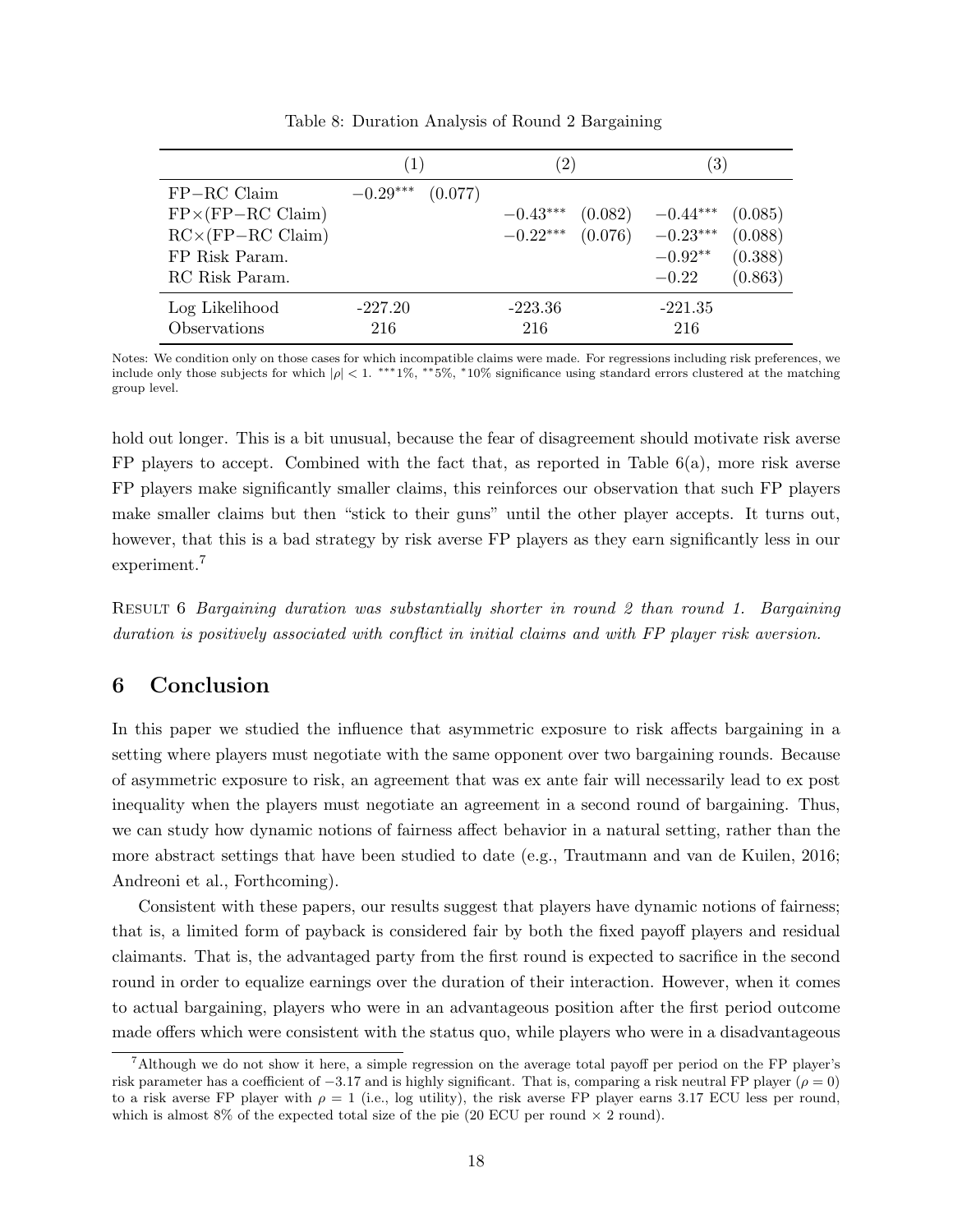position made offers which were consistent with their fairness perceptions for payback. Because of these competing bargaining positions, while the average agreements are consistent with payback, the amount is qualitatively very small and there is still substantial inequality in expected total payoffs over the two bargaining rounds in favor of the advantaged party based on the round 1 pie realization.

Another interesting finding is the behavior of FP players. While they are successfully able to hide their risk preferences in the first round, their risk preferences reveal themselves in surprising ways in the second round. As might be expected, the more risk averse FP players make weaker initial claims. However, if they reach the concession stage, they are unlikely to concede. This is a key driver of disagreement in round 2. These two findings explain why more risk averse FP players earn substantially less in our experiment.

In future work, it would be interesting to give players the ability, but not the obligation, to negotiate a long-term contract. Andreoni et al. (Forthcoming) suggests that some players may prefer to commit to a long-term contract in order to avoid the necessity for payback in a subsequent negotiation. However, it would be interesting to see if their result extends to our bargaining environment.

### References

- Andreoni, James, Deniz Aydin, Blake Barton, B. Douglas Bernheim, Jeffrey Naeker. Forthcoming. When fair isn't fair: Understanding choice reversals involving social preferences. *Journal of* Political Economy .
- Babcock, Linda, George Loewenstein, Samuel Issacharoff, Colin F. Camerer. 1995. Biased judgments of fairness in bargaining. American Economic Review 85(5) 1337–1343.
- Bolton, Gary E., Emin Karagözoğlu. 2016. On the interaction of hard and soft bargaining leverage: A test of schelling's hypothesis and a modified Zeuthen-Harsanyi model. Games and Economic Behavior 99 164–179.
- Bolton, Gary E., Axel Ockenfels. 2000. ERC: A theory of equity, reciprocity and competition. American Economic Review 90(1) 166–193.
- Camerer, Colin F. 2003. Behavioral Game Theory: Experiments in Strategic Interaction. Princeton University Press.
- Chapman, Mary M. 2015a. Fiat Chrysler Union Contract Faces Hurdles. September 28, The New York Times.
- Chapman, Mary M. 2015b. This Time, Fiat Chrysler Workers Approve Contract. October 22, The New York Times.
- Davis, Andrew, Kyle Hyndman. 2019. Multidimensional bargaining and inventory risk in supply chains: An experimental study. Management Science 65(3) 1286–1304.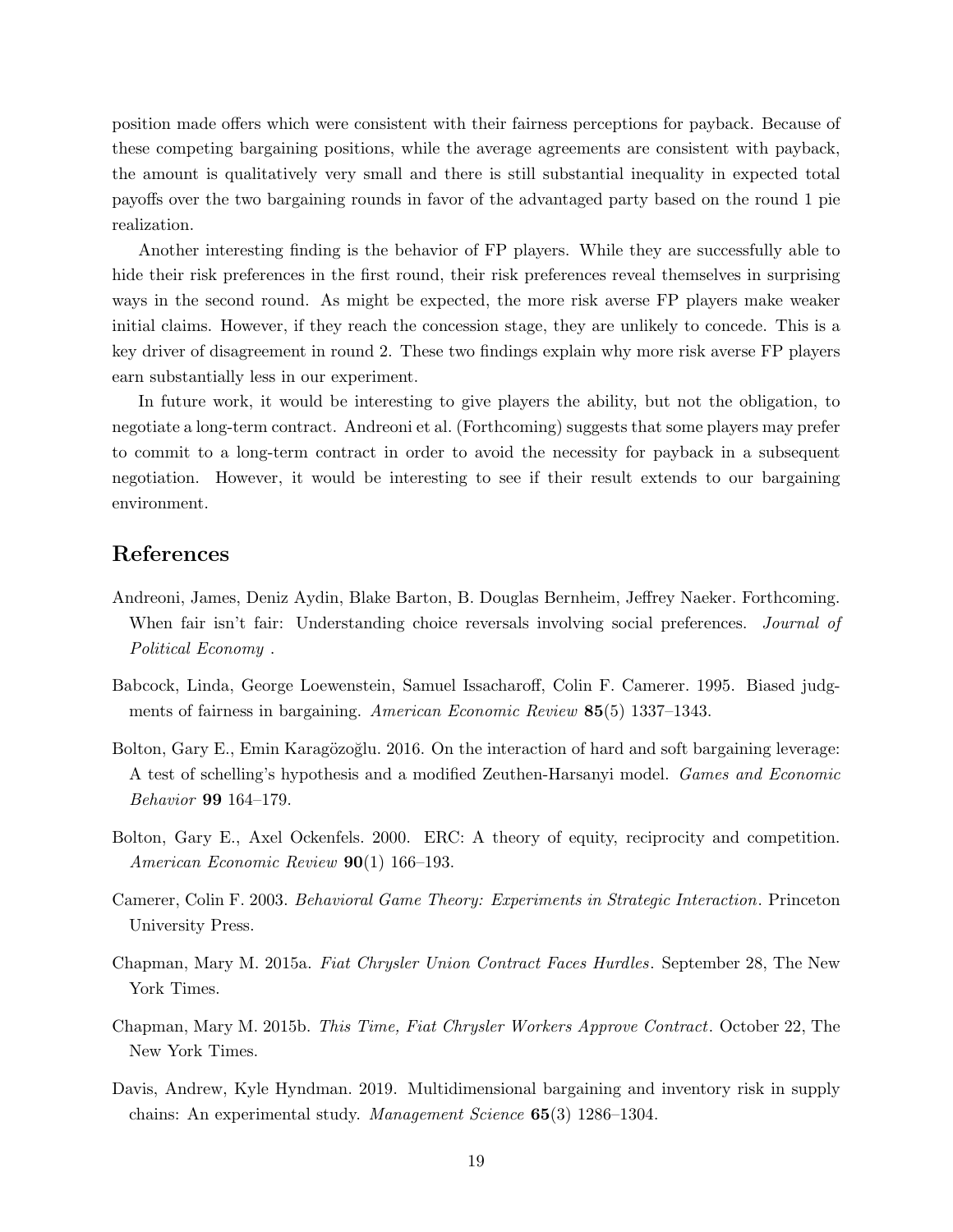- Embrey, Matthew, Guillaume R Fréchette, Steven F Lehrer. 2015. Bargaining and reputation: An experiment on bargaining in the presence of behavioural types. The Review of Economic Studies 82(2) 608–631.
- Embrey, Matthew, Kyle Hyndman, Arno Riedl. 2020. Bargaining with a residual claimant: An experimental study. Working Paper.
- Fehr, Ernst, Klaus M. Schmidt. 1999. A theory of fairness, competition, and cooperation. Quarterly Journal of Economics  $114(3)$  817–868.
- Fischbacher, Urs. 2007. z-Tree: Zurich toolbox for ready-made economic experiments. Experimental *Economics* **10**(2) 171–178.
- Fréchette, Guillaume R., Sevgi Yüksel. 2013. Infinitely repeated games in the laboratory: Four perspectives on discounting and random termination. Experimental Economics 20(2) 279–308.
- Gächter, Simon, Arno Riedl. 2005. Moral property rights in bargaining with infeasible claims. Management Science  $51(2)$  249–264.
- Galinsky, Adam D., Thomas Mussweiler. 2001. First offers as anchors: The role of perspectivetaking and negotiator focus. Journal of Personality and Social Psychology 81(4) 657–669.
- Greiner, Ben. 2015. Subject pool recruitment procedures: organizing experiments with ORSEE. Journal of the Economic Science Association 1(1) 114–125.
- Hyndman, Kyle. 2020. Dissolving partnerships under risk: An experimental investigation. Working Paper.
- Karagözoğlu, Emin, Arno Riedl. 2015. Performance information, production uncertainty and subjective entitlements in bargaining. *Management Science*  $61(11)$  2611–2626.
- Keenan, Greg. 2012. Auto makers tell union wage hikes won't happen. June 6, The Globe and Mail.
- Saito, Kota. 2013. Social preferences under risk: Equality of opportunity versus equality of outcome. American Economic Review 103(7) 3084–3101.
- Trautmann, Stefan T., Gijs van de Kuilen. 2016. Process fairness, outcome fairness, and dynamic consistency: Experimental evidence for risk and ambiguity. Journal of Risk and Uncertainty 53 75–88.
- White, Lucy. 2008. Prudence in bargaining: The effect of uncertainty on bargaining outcomes. Games and Economic Behavior 62(1) 211–231.
- Wilson, Alistair J., Hong Wu. 2017. At-will relationships: How an option to walk away affects cooperation and efficiency. Games and Economic Behavior 102 487–507.